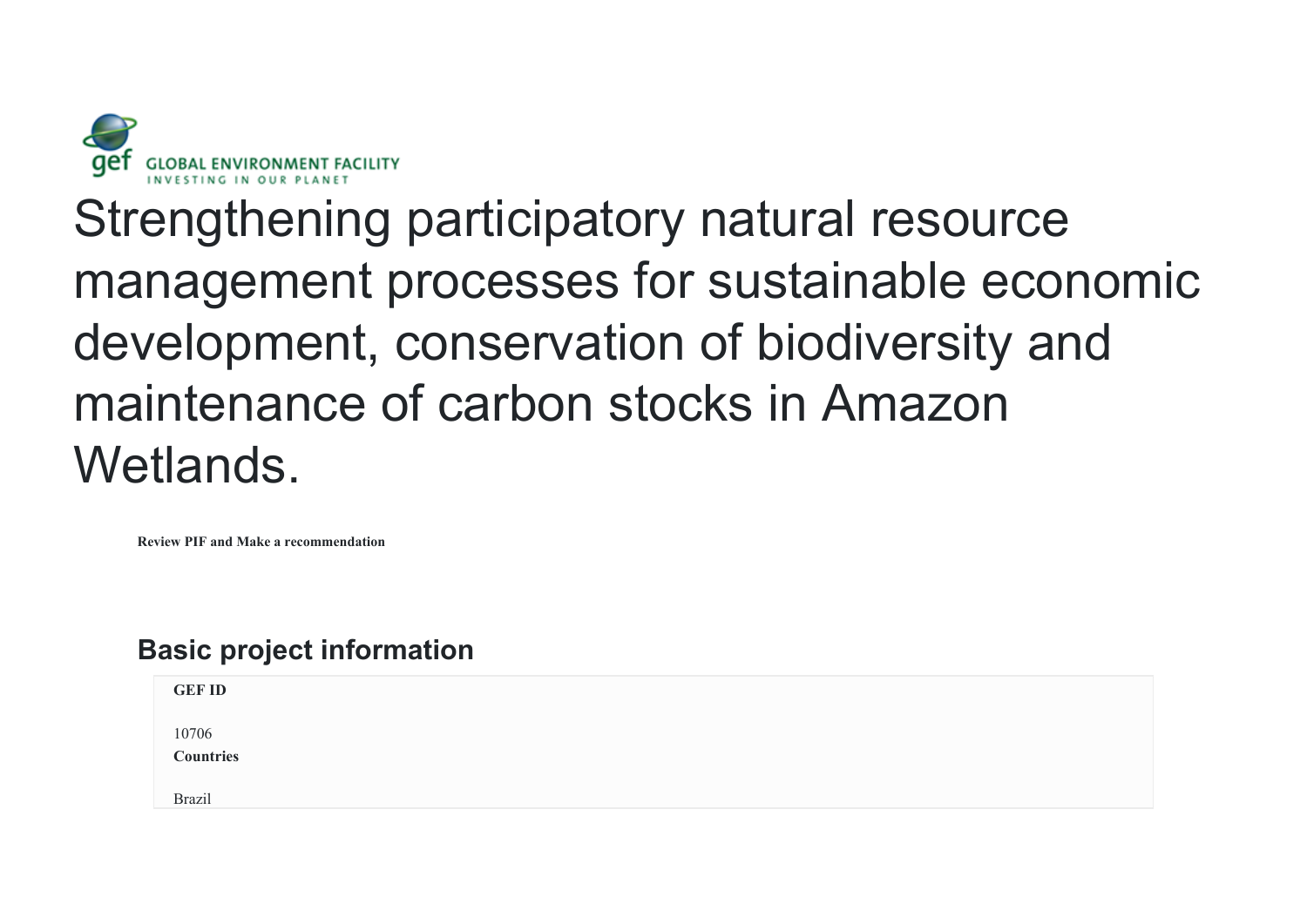# **Project Name**

Strengthening participatory natural resource management processes for sustainable economic development, conservation of biodiversity and maintenance of carbon stocks in Amazon Wetlands.

**Agencies**

FAO **Date received by PM** 9/28/2020 **Review completed by PM** 10/30/2020 **Program Manager** Mark Zimsky **Focal Area**

Biodiversity

**Project Type**

FSP

# **PIF**

**Part I – Project Information**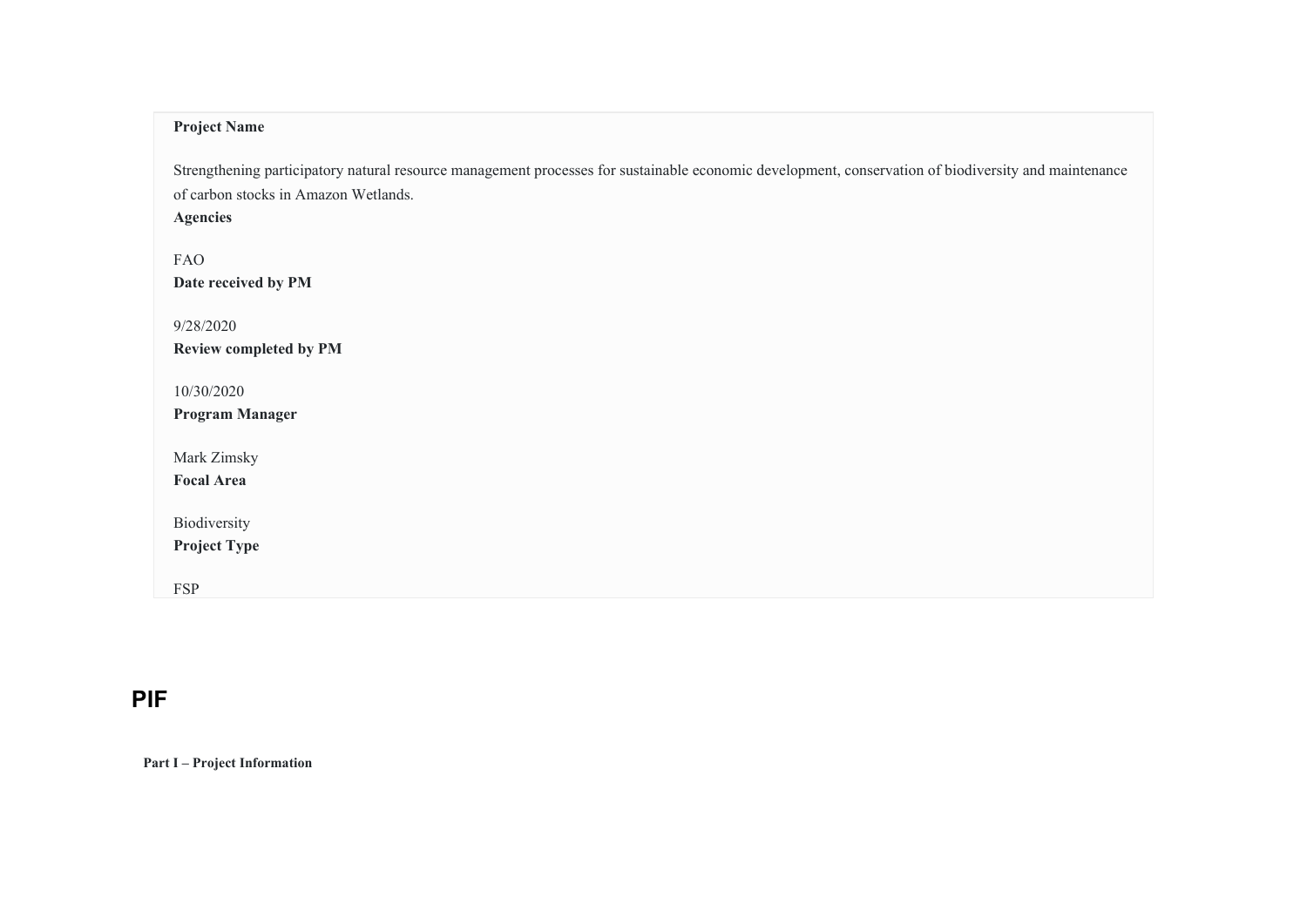#### **Focal area elements**

**1. Is the project/program aligned with the relevant GEF focal area elements in Table A, as defined by the GEF 7 Programming Directions?** 

Secretariat Comment at PIF/Work Program Inclusion 9/30/2020

No.

The project should not be aligned with BD 1-5 as Inclusive Conservation is a specialized project.

As currently presented and in relation to the core indicators identified, the project is best aligned with BD 1-1 and BD 2-7.

Please revise this as part of the overall project revisions required and ensure that it reflects all revisions undertaken in the PIF.

10/29/2020

Cleared.

Agency Response **30 Oct 2020**

No response required

#### **28 Oct 2020**

Point taken. The project is aligned with BD-1-1 and BD-2-7 and this is reflected in the revised PIF throughout the document.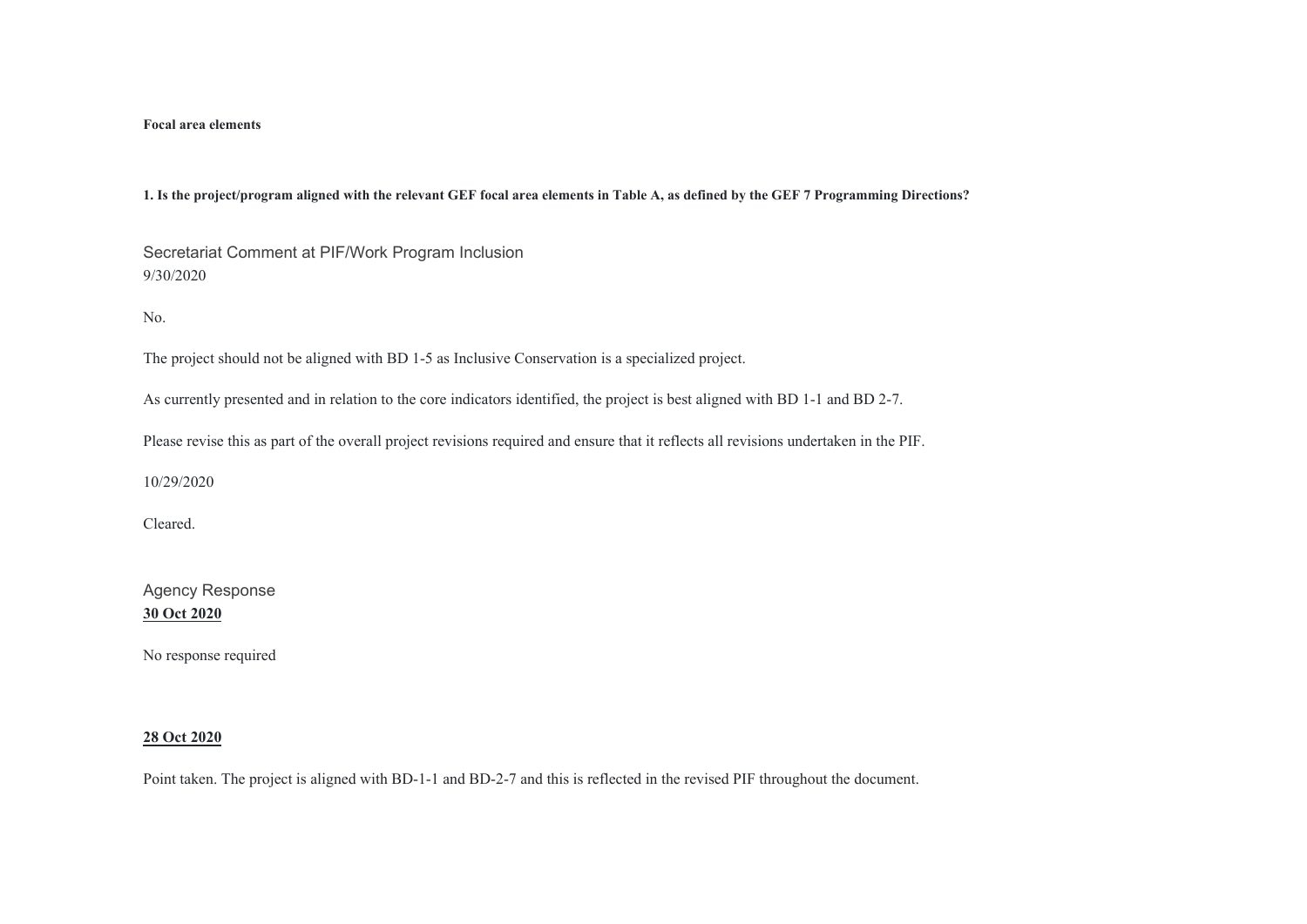**Indicative project/program description summary** 

**2. Are the components in Table B and as described in the PIF sound, appropriate, and sufficiently clear to achieve the project/program objectives and the core indicators?** 

# Secretariat Comment at PIF/Work Program Inclusion 9/30/2020

First, please revise the project objective. A project objective should focus on a discrete and measurable objective.

The current objective is stated as: "Promote and improve participatory management of natural resources and their associated productive chains as a means of sustainable economic development, as well as to conserve biodiversity and maintain carbon stocks, avoiding greenhouse gas emissions."

An objective should not include the means to the end but just the end. What is the objective of the project that is directly relevant to the GEF's mandate? Please remember that a project objective should state the intended physical, financial, institutional, social, environmental, or other development **results** to which a project is expected to contribute. Thus, in this case your objective should be something along these lines: **To conserve and sustainably use biodiversity and maintain carbon stocks in the targeted Amazonian wetlands**." Everything else is means to the end, but they do not belong in the project objective. Please revise accordingly.

Second, table B needs to be revised. The outcomes are mainly outputs. Based on the project strategy, the project hypothesizes that the development of these biodiversity-based enterprises and the use of improved technologies etc. will result in some measurable outcome for biodiversity in the targeted wetlands and this is overlooked in Table B entirely. Capacity built for these enterprises are the means to biodiversity outcomes that should be measured and appear in table B. Please revise and these outcomes and the indicators should be reflecting your core indicator targets as well including: 3,808,581.49 ha of direct coverage in Amazonian wetlands; direct impact over protection and management in 18,556,830.52 ha of Amazonia; and Incorporation of conservation and sustainable use of biodiversity into policy and planning frameworks. It is not clear from table B how the project can achieve these ambitious targets given the project's own threat description.

Finally, in para 56 the document states: "The project has the main goal of supporting local people and their community organizations, involving public and private stakeholders responsible for normatives and directives, fiscalization and licencing of quotas for biodiversity." Thus, please clarify how this fits in with the way FAO is presenting the project objective.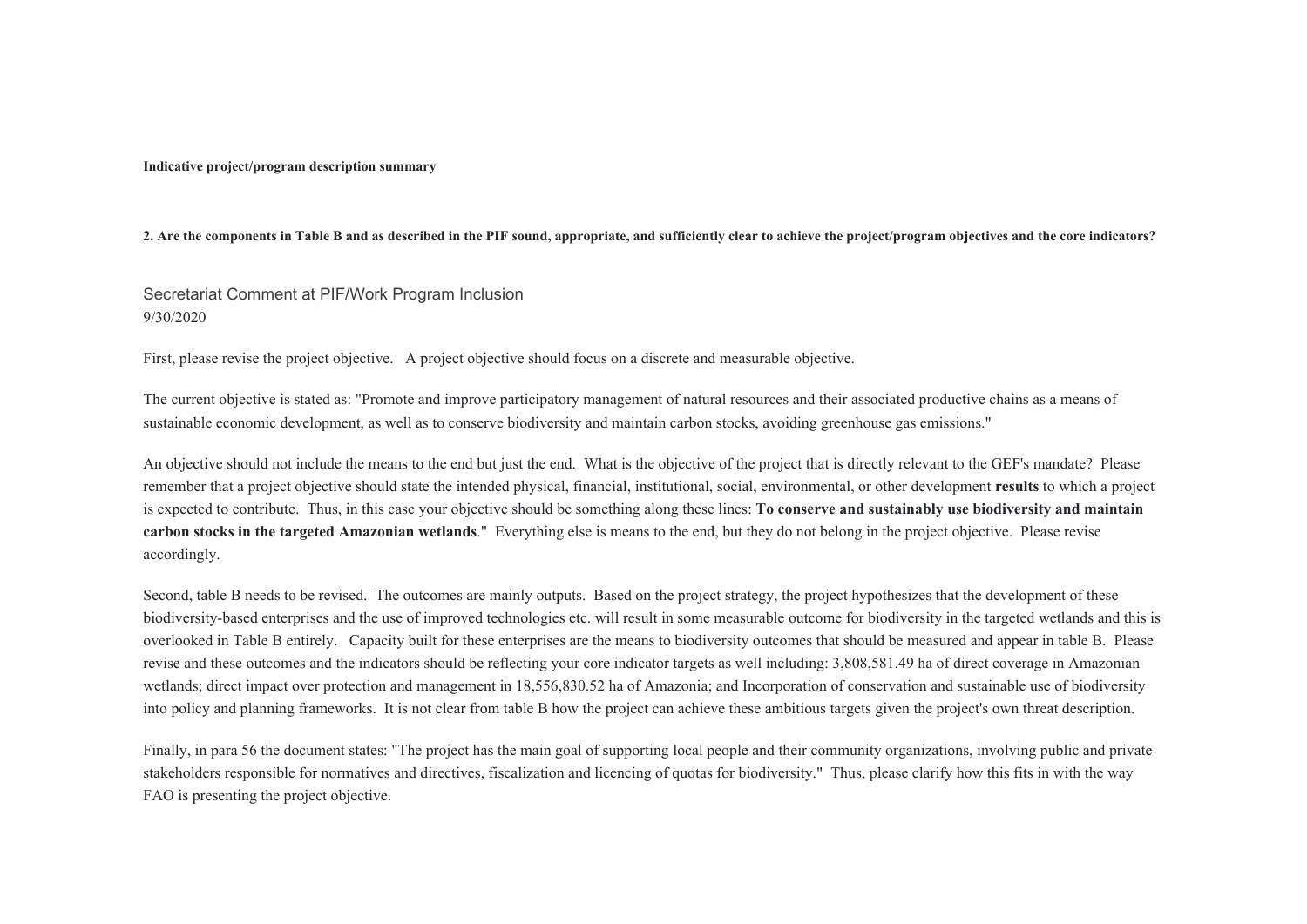The project would benefit from developing a theory of change and a preliminary supporting logframe just to help the project team think through the project strategy more clearly.

10/29/2020

Cleared.

Agency Response **30 Oct 2020**

No response required

# **28 Oct 2020**

Point taken. The project has been revised starting from the Theory of Change. The objective has been revised, table B has been revised.

## **Co-financing**

**3. Are the indicative expected amounts, sources and types of co-financing adequately documented and consistent with the requirements of the Co-Financing Policy and Guidelines, with a description on how the breakdown of co-financing was identified and meets the definition of investment mobilized?** 

Secretariat Comment at PIF/Work Program Inclusion 9/30/2020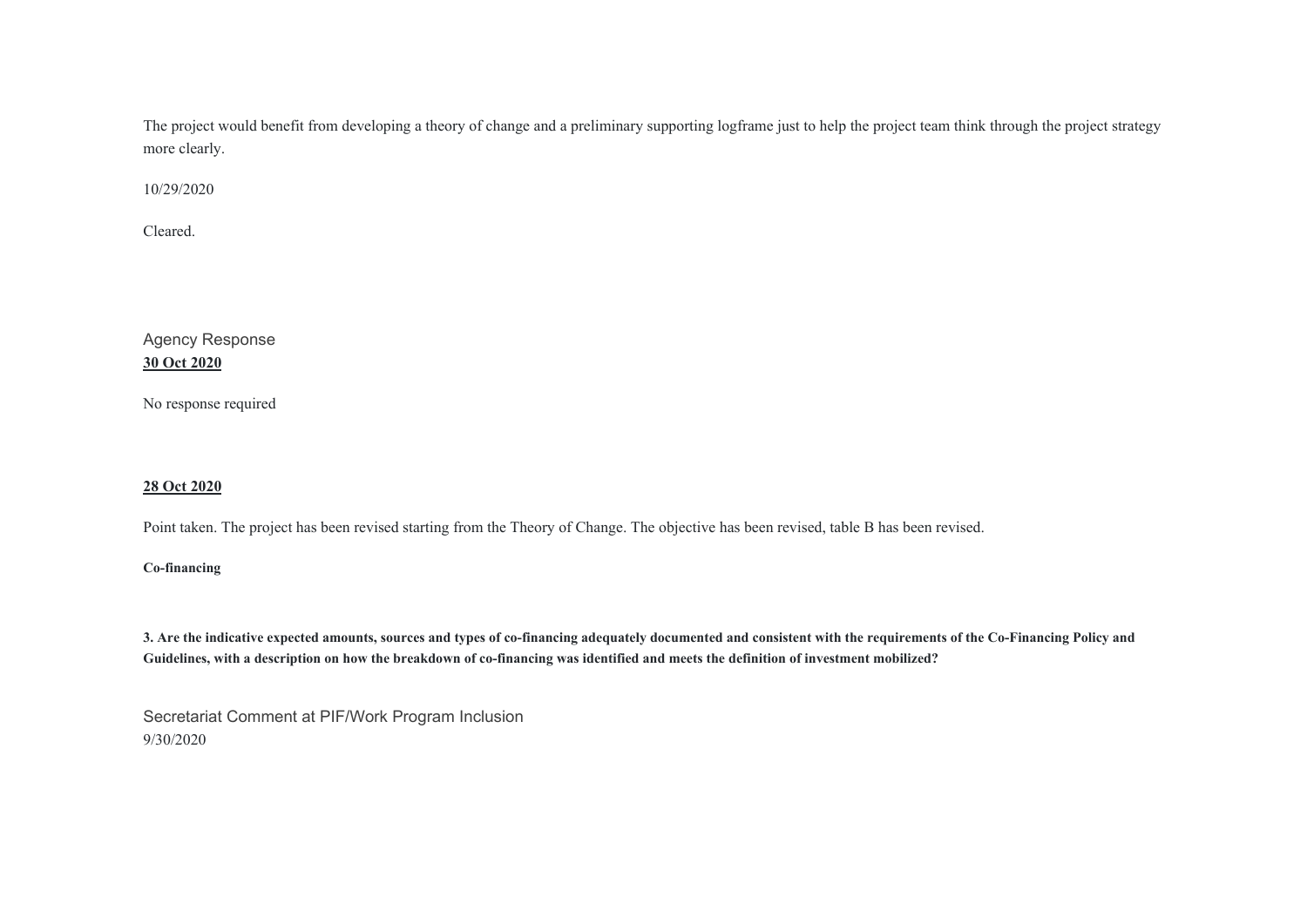Yes, for the most part. However, the "Investment Mobilized" that was identified coming from Mamirauá Sustainable Development Institute is dependent on the successful negotiation of a contract. Please clarify when this contract negotiation will be over. If this contract does not materialize will the institute continue to operate and if it will continue to operate, please explain how the cofinance will be replaced. Finally, is the \$7.2 million amount part of the entry for MSTI for 9.6 million?

Finally, a contribution from the private sector lists the entity as an NGO (Mamirauá Sustainable Development Institute). This should be the private sector source of the infrastructure contribution and an NGO is not considered a private sector entity. Please revise.

10/29/2020

Cleared.

Agency Response **30 Oct 2020**

No response required

#### **28 Oct 2020**

Point taken. Please see revised co-Financing.

**GEF Resource Availability**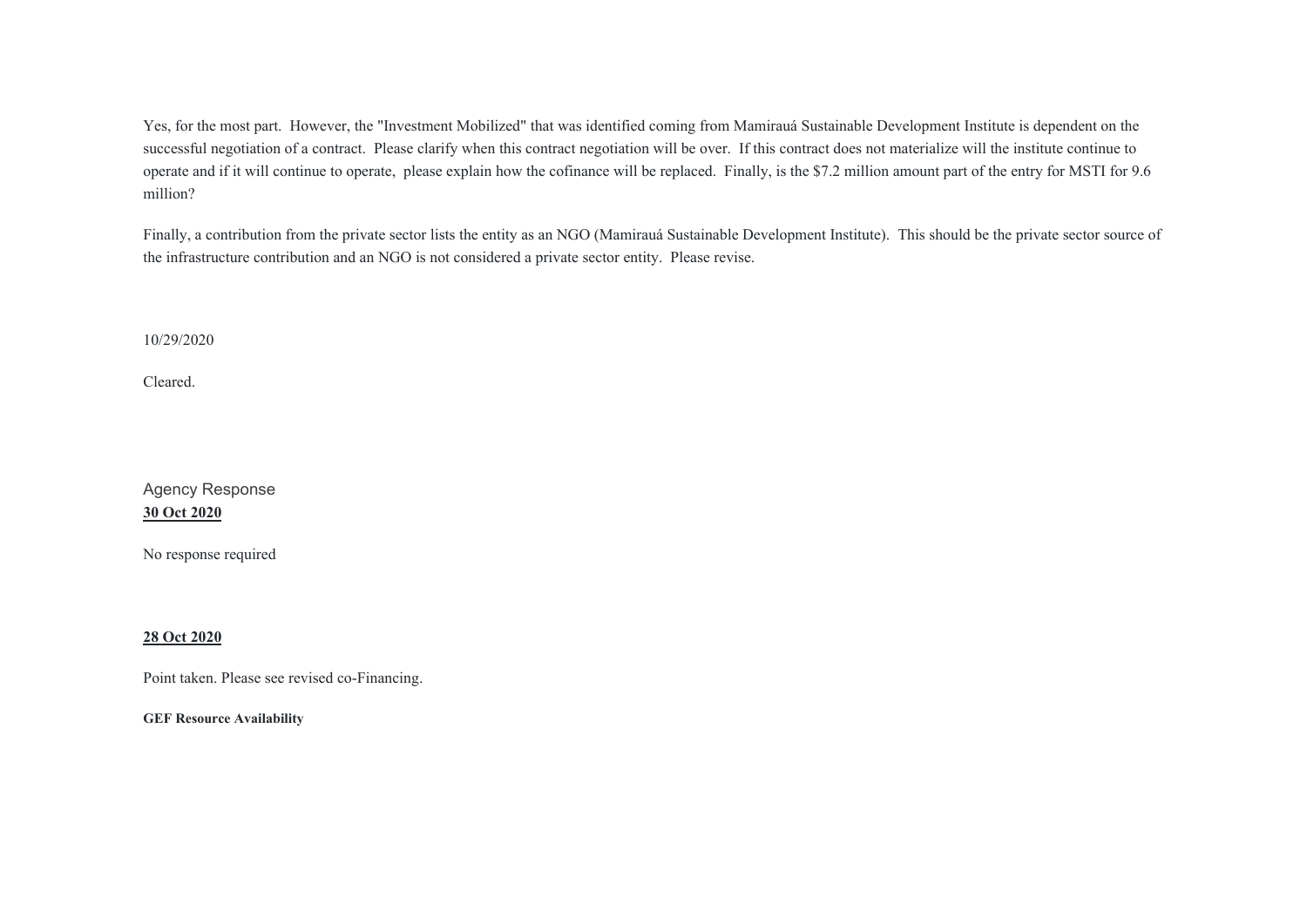**4. Is the proposed GEF financing in Table D (including the Agency fee) in line with GEF policies and guidelines? Are they within the resources available from (mark all that apply):** 

Secretariat Comment at PIF/Work Program Inclusion 9/30/2020

Yes. Cleared.

Agency Response **28 Oct 2020**

No response required

**The STAR allocation?** 

Secretariat Comment at PIF/Work Program Inclusion 9/30/2020

Yes. Cleared.

Agency Response **28 Oct 2020**

No response required

**The focal area allocation?**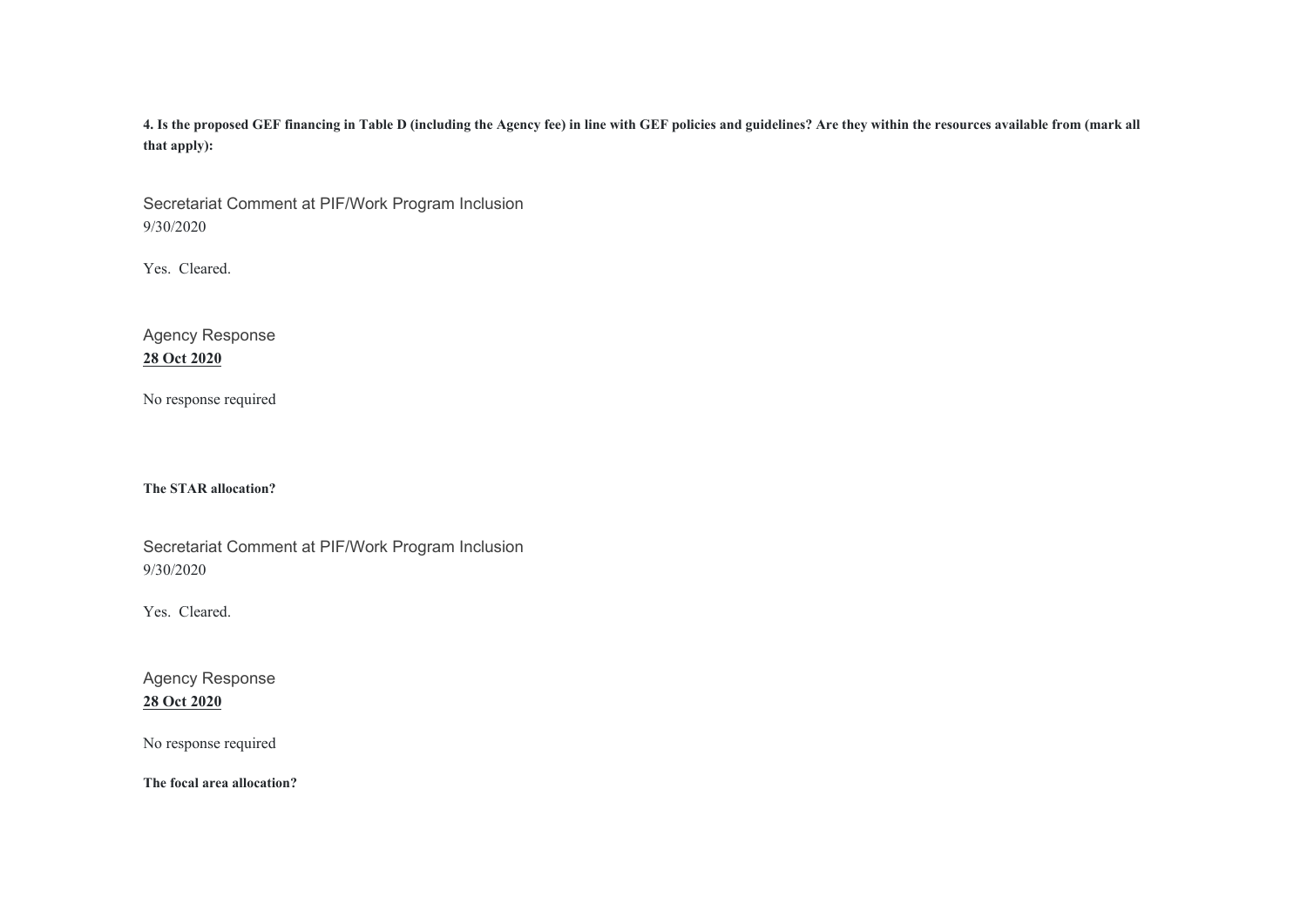Secretariat Comment at PIF/Work Program Inclusion 9/30/2020

Yes. Cleared.

Agency Response **28 Oct 2020**

No response required

**The LDCF under the principle of equitable access** 

Secretariat Comment at PIF/Work Program Inclusion 9/30/2020

NA

Agency Response **28 Oct 2020**

No response required

**The SCCF (Adaptation or Technology Transfer)?** 

Secretariat Comment at PIF/Work Program Inclusion 9/30/2020

NA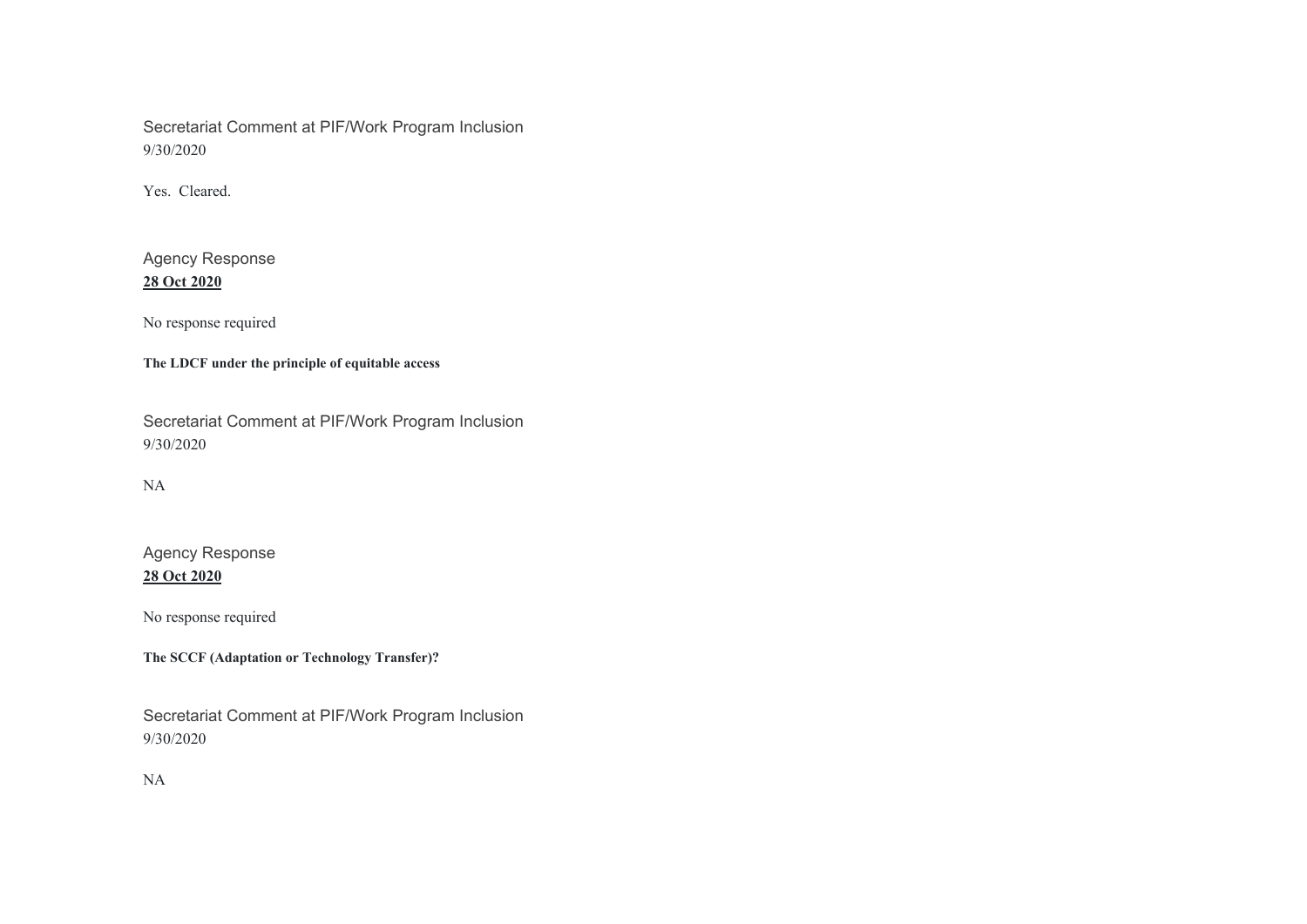# Agency Response

# **28 Oct 2020**

No response required

**Focal area set-aside?** 

Secretariat Comment at PIF/Work Program Inclusion 9/30/2020

NA

Agency Response **28 Oct 2020**

No response required

**Impact Program Incentive?** 

Secretariat Comment at PIF/Work Program Inclusion 9/30/2020

# NA

Agency Response **28 Oct 2020**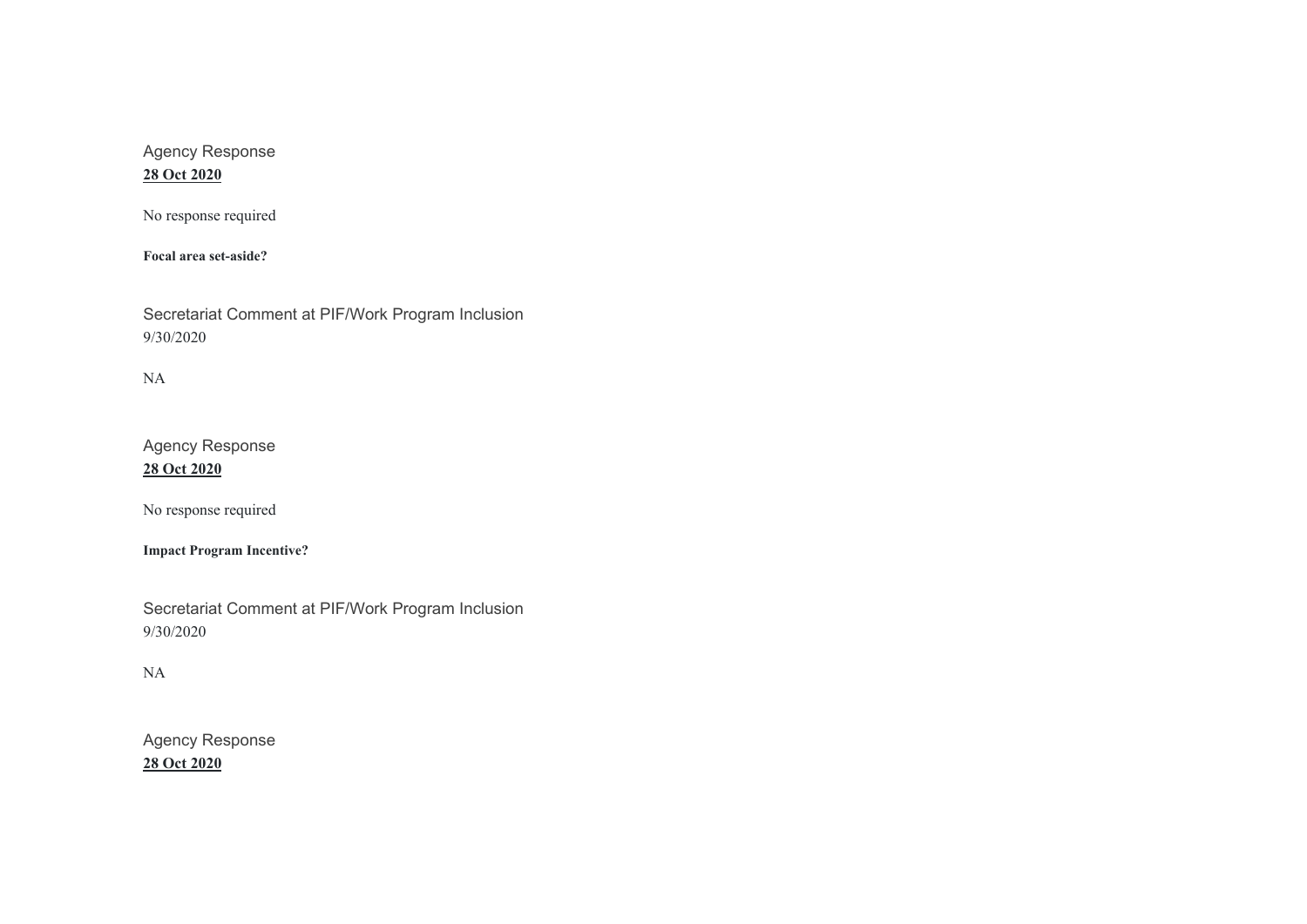No response required

**Project Preparation Grant** 

**5. Is PPG requested in Table E within the allowable cap? Has an exception (e.g. for regional projects) been sufficiently substantiated? (not applicable to PFD)** 

Secretariat Comment at PIF/Work Program Inclusion 9/30/2020

Yes. Cleared.

Agency Response **28 Oct 2020**

No response required

**Core indicators** 

**6. Are the identified core indicators in Table F calculated using the methodology included in the correspondent Guidelines? (GEF/C.54/11/Rev.01)** 

Secretariat Comment at PIF/Work Program Inclusion 9/30/2020

The main global environmental benefits to be achieved as a result of the project are: (a) conservation and sustainable use of globally significant biodiversity in Amazon wetlands, in 3,808,581.49 ha of direct coverage; (b) direct impact over protection and management in 18,556,830.52 ha of Amazonia; and (c) Incorporation of conservation and sustainable use of biodiversity into policy and planning frameworks.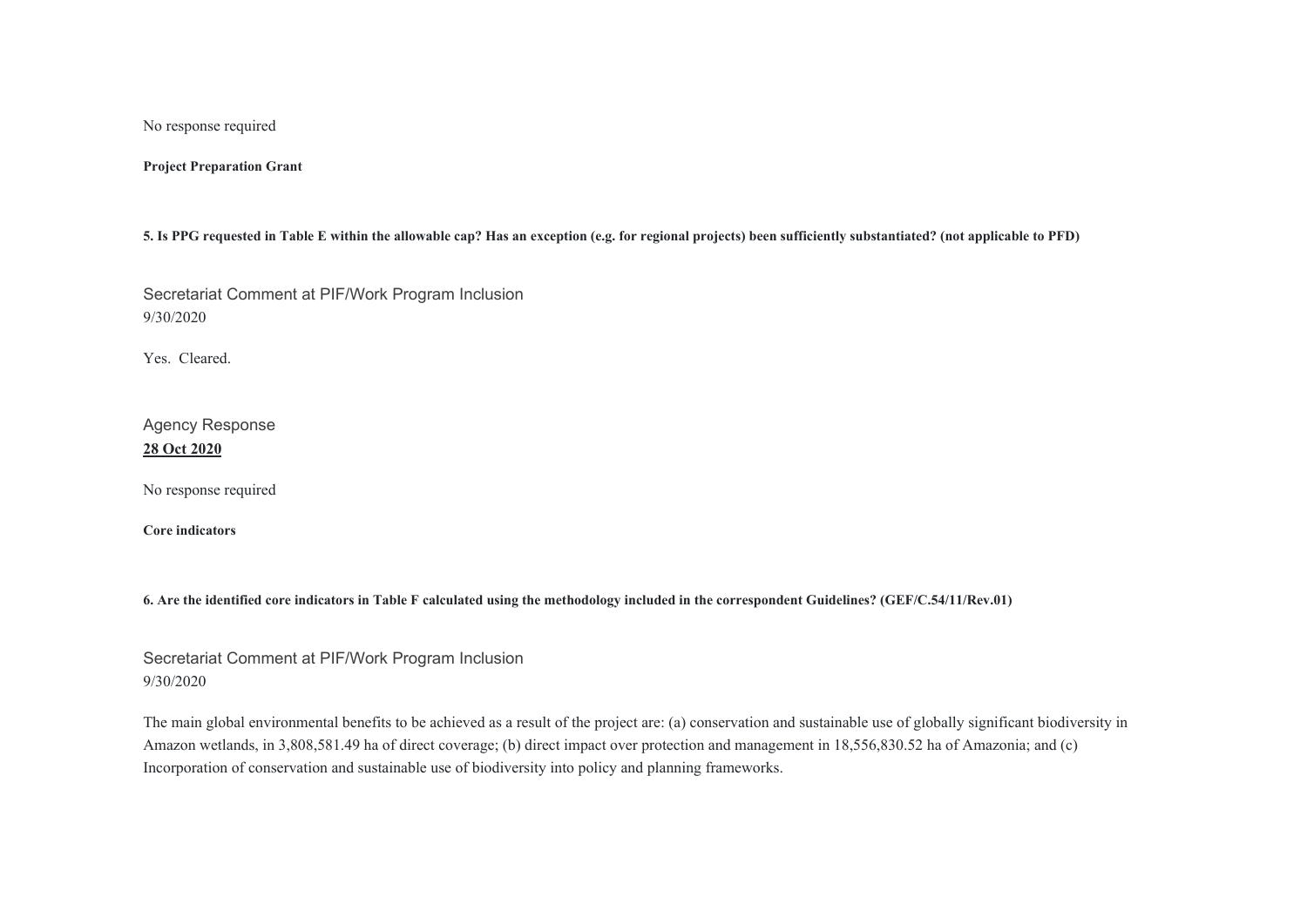Please complete the core indicators section in the portal placing these hectares under the relevant core indicators as not all of these hectares can be found in the portal totaling to these figures above.

If some of these hectares are in protected areas, then the METT should be used to measure management effectiveness improvements and this should be reflected in Table B.

And all of these indicators should find their way into Table B above, as outcomes of the various interventions in all of the wetlands.

10/29/2020

Cleared.

Agency Response **30 Oct 2020**

No response required

### **28 Oct 2020**

Point taken. Core Indicators and the METT have been reflected in the in the logframe

**Project/Program taxonomy** 

**7. Is the project/ program properly tagged with the appropriate keywords as requested in Table G?** 

Secretariat Comment at PIF/Work Program Inclusion 9/30/2020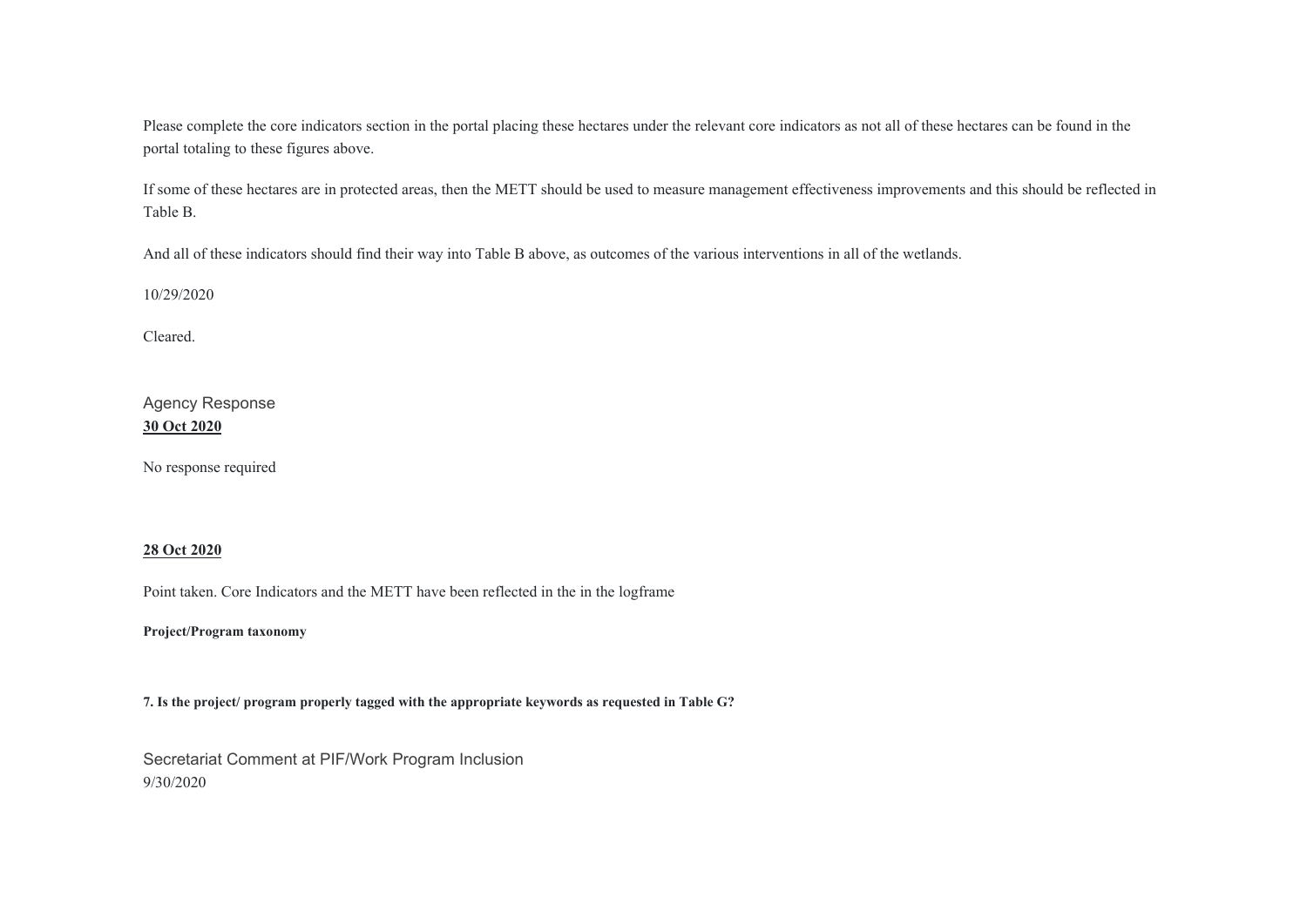Yes. Cleared.

Agency Response **28 Oct 2020**

No response required

**Part II – Project Justification** 

**1. Has the project/program described the global environmental / adaptation problems, including the root causes and barriers that need to be addressed?** 

Secretariat Comment at PIF/Work Program Inclusion 9/30/2020

The project does not provide a comprehensive threat description of the targeted wetlands for the intervention, thus, it is presents a solution to an undefined problem. The project presents evidence from other similar initiatives by the lead project executing agency where this approach has been successful, but the project area covers a wide array of protected areas and reserves across a large swath of the Amazon, all under different pressures and the project document does not discuss these nor provide any kind of theory of change as to why the proposed project response (however successful it has been in other circumstances) will result in achieving the project objectives.

Based on the literature and threat profiles of Amazon wetlands, the proposed project intervention strategy appears to be only part of a set of responses that would be required. For example, there is no mention of the impacts of unmanaged fisheries, extractive industries and infrastructure on these wetlands and how the proposed intervention fits within this context.

Please revise this section and include a comprehensive threat description of the Amazonian wetlands that are the target of the proposed intervention.

10/29/2020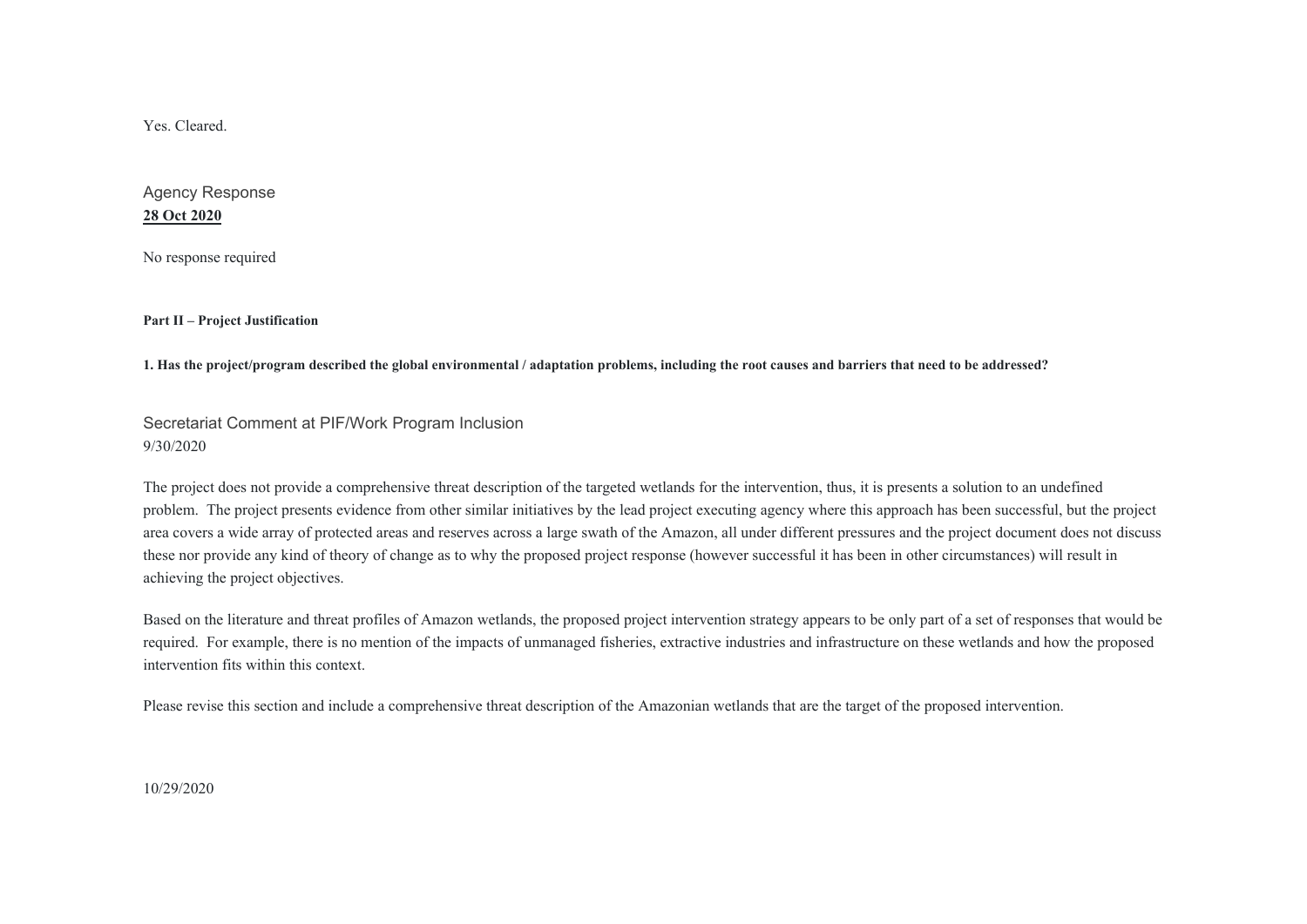Thank you for the revisions. With regards to the exploitation of the caiman, please certify that sustainable management of this species will follow all national and international laws and regulations, given that this very visible species was once in critical condition due to overhunting. Please also clarify whether FAO has evaluated the reputational risk of targeting such a visible species.

10/30/2020

Cleared.

# Agency Response **30 Oct 2020**

Yes, the management of caiman will follow all national and international laws and regulations. We understand the risks associated with targeting visible species and will work with Mamiraua and our Office of Climate and Biodiversity to ensure adequate safeguards are put in place and reputational risks are minimized. This will be explored in more detail during the preparation process.

Nonetheless, in the case of Brazil, the legislation for the management of the Caiman species in the state of Amazônas and the federal legislation in Brazil are based on research developed by the Mamirauá Institute. Likewise, to minimize the risks of over-exploitation and illegal hunting, the Mamirauá, the only institution in Brazil that supports the management of this species, together with the local and national governments, has developed a series of tools and protocols that are strictly followed: ( i) the established number of animals to be slaughted is determined after the population survey of the area; (ii) Mamirauá technicians forward the slaughter request to IBAMA identifying the number of animals and size; (ii) a serial number is identified for each slaughtered animal, and can only be sold with that number; (iv) Mamirauá has an online tracking system available on the institution's website with the registration of each animal.

#### **28 Oct 2020**

The project justification has been thoroughly revised, including the threats, barriers and project intervention strategy.

#### **2. Is the baseline scenario or any associated baseline projects appropriately described?**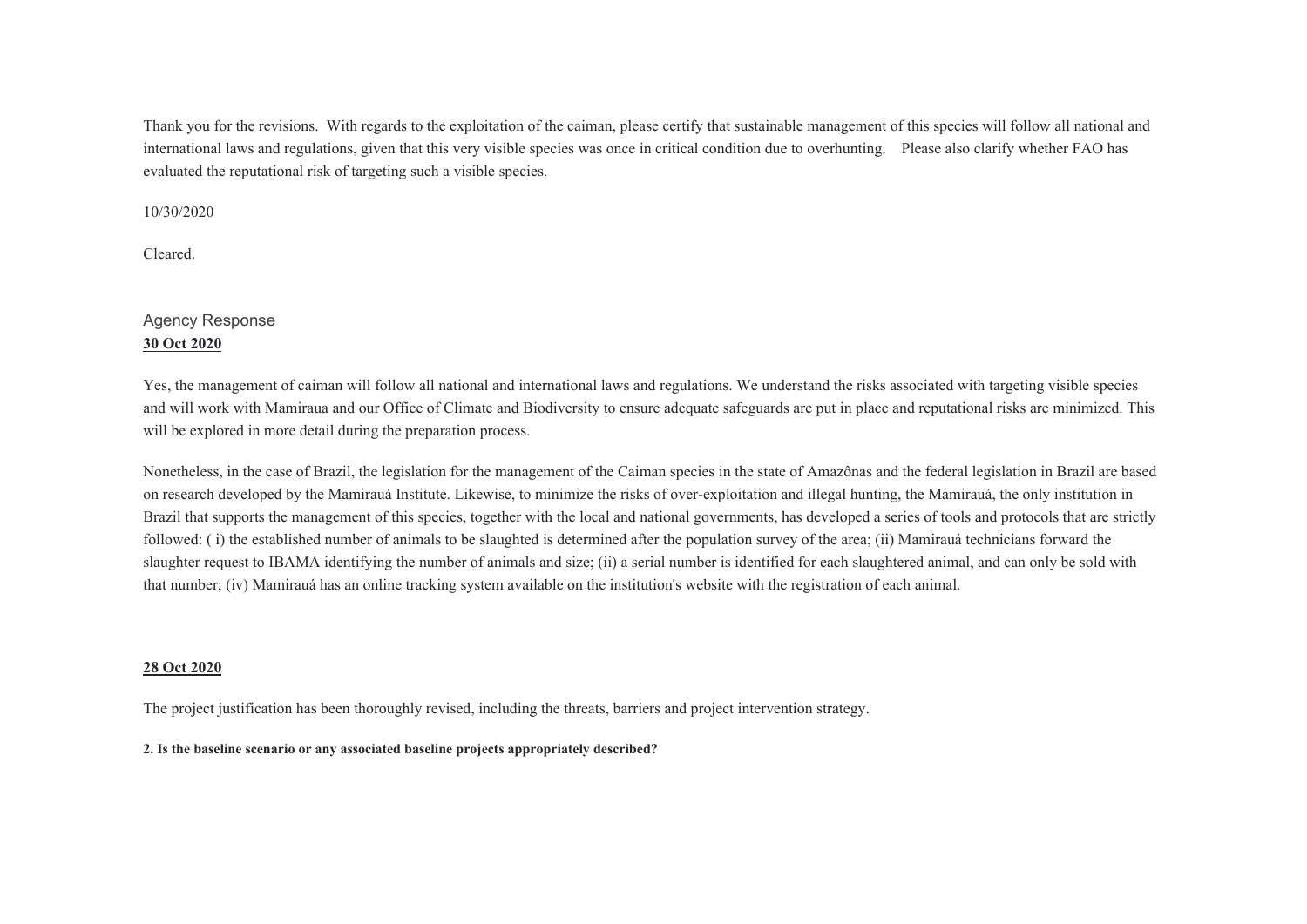# Secretariat Comment at PIF/Work Program Inclusion 9/30/2020

No. The baseline description is of the actual lead project executing agency and its experience in executing its strategy in Sustainable Development Reserves. Please revise and provide a baseline description of the project areas where the project will intervene, the management status of the wetlands and reserves, what is currently being done in each and how much is being invested. The baseline should also reflect the more comprehensive threat analysis of the targeted wetlands.

10/29/2020

Yes. Cleared.

Agency Response **30 Oct 2020**

No response required.

#### **28 Oct 2020**

The baseline description has been updated.

**3. Does the proposed alternative scenario describe the expected outcomes and components of the project/program?** 

Secretariat Comment at PIF/Work Program Inclusion 9/30/2020

Since the project has not provided a proper baseline analysis of the project areas, the alternative scenario is not adequate or sufficient and it lacks the context needed to understand whether the alternative is an adequate response.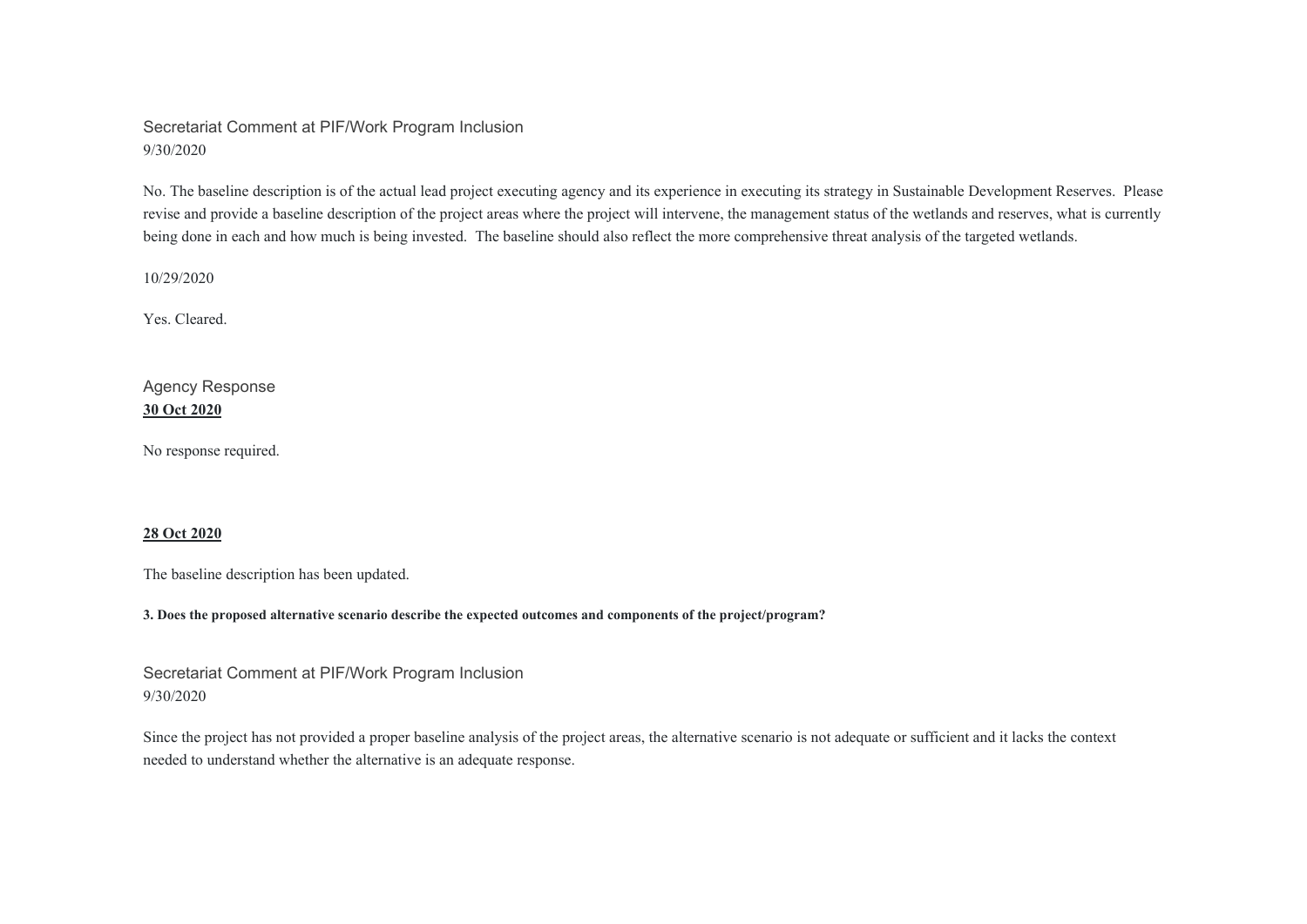This is an instance of where an approach is presented as an alternative scenario. The approach being proposed has been developed by the lead executing agency and is basically a technical assistance package for enterprise development based on use of biodiversity.

Absent a proper threat analysis of the geographic areas where the project will work, the baseline investments in these areas, it is impossible to properly evaluate the project as the context is lacking.

Please revise the proposal as noted above and then develop an alternative scenario that reflects the threat analysis, the baseline, and refine the project intervention strategy accordingly.

Please include in the revision a well-articulated Theory of Change that shows a coherent and logical causal model that includes explicit mention of the assumptions that underpin the causal pathways as this is an essential element to understanding the project hypothesis.

Please strengthen the written description of the alternative scenario by paying special attention to describing the causal pathways of the expected outcomes and the underlying assumptions of the causal pathways. Documenting these assumptions now will enable a better PPG design process and eventual evaluation of the project intervention strategy at mid-term for course correction if needed and at final evaluation when lessons can be extracted. Clear identification of assumptions may also uncover other intervention options available to the project.

Once you have more clearly identified these causal pathways please provide a more robust justification that these pathways are sufficient to achieve the project objective, given the assumptions upon which they are based.

10/29/2020

Please include the critical assumptions in the theory of change.

10/30/2020

Thank you. Please insert these in the PIF submission in the portal as it is not showing up in the portal. Thank you.

10/30/2020

Cleared.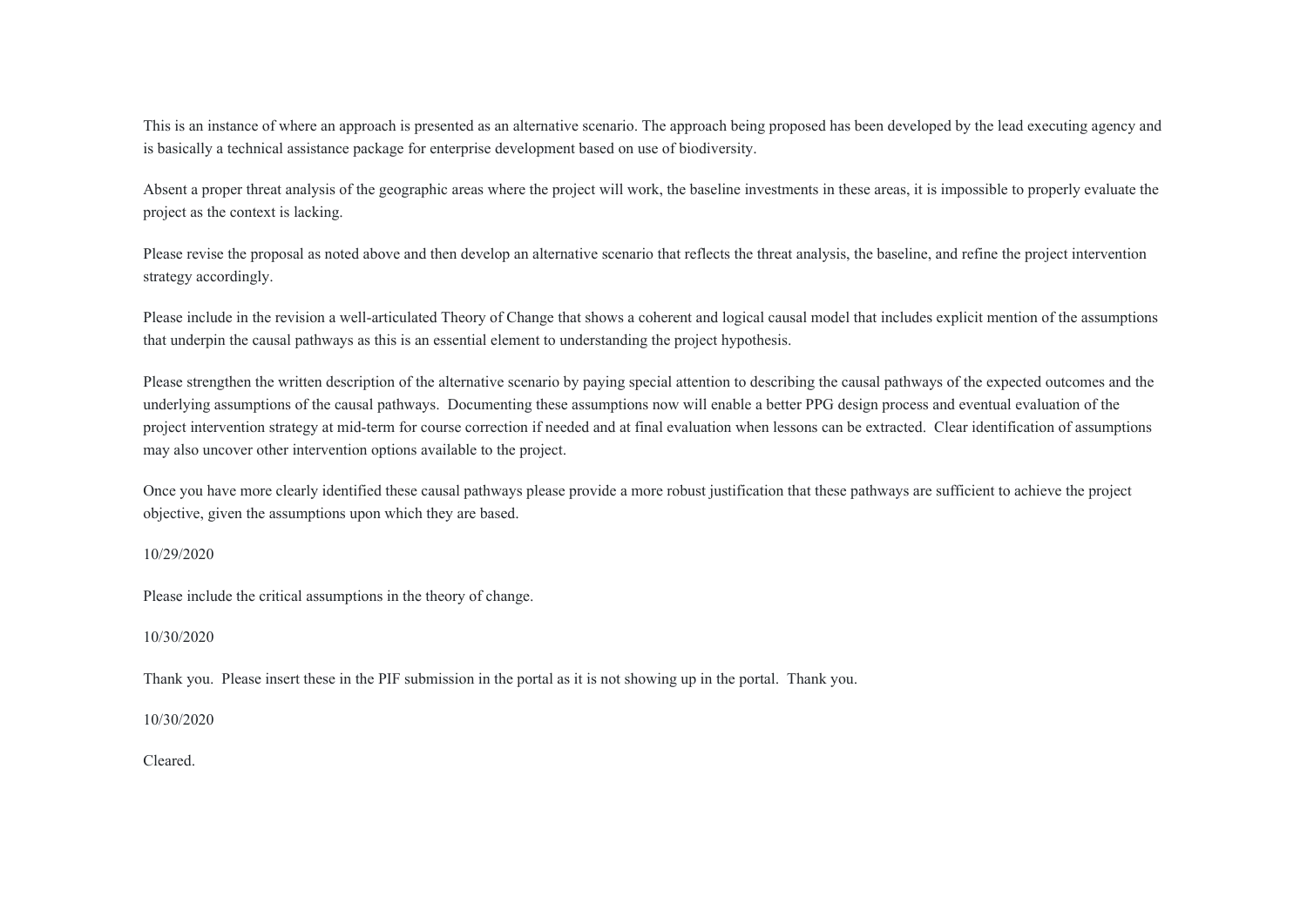Agency Response **30 Oct 2020 - part 2**

The text below has been included in the portal

**30 Oct 2020**

Point taken. The following Key Assumptions have been included: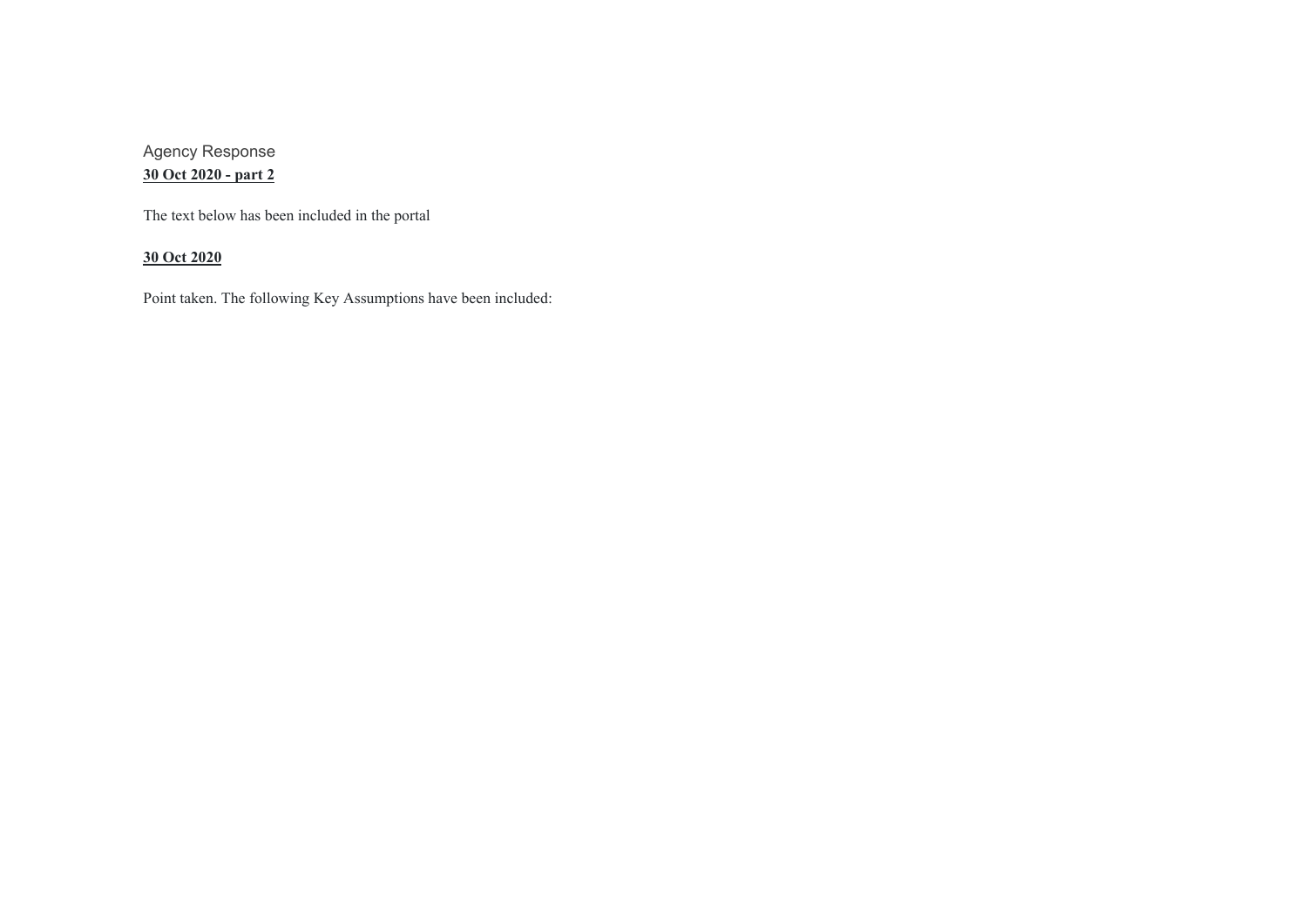| Stakeholders from different levels and across many sectors cooperate in the                                                                                                                                                                                                                         |
|-----------------------------------------------------------------------------------------------------------------------------------------------------------------------------------------------------------------------------------------------------------------------------------------------------|
| capacity building programs, and in the design of community-based<br>management protocols. Government stakeholders participate to ensure that<br>management protocols are in line with national regulations. Mechanisms to<br>resolve conflicts are put in place (Component 1)                       |
| Socio economic analysis is representative targeting the selected regions,<br>protected areas, production systems and value chains (Component 1).                                                                                                                                                    |
| Stakeholders, including local communities, are willing to participate<br>actively in the capacity building programs and commit to the development<br>of the management plans. Local communities apply lessons learned in their<br>practices and management of natural resources (Component 1 and 2) |
| Monitoring System effectively informs management protocols (Component                                                                                                                                                                                                                               |
| Communities get the required knowledge for managing the technological<br>improvements for value chains and management protocols: knowledge<br>remains with local communities (Component 2).                                                                                                         |
| Communication strategy targets key stakeholders and delivers key<br>messages across multiple sectors about best practices and lessons learned<br>from the project. The messages are up-scaled by stakeholders to other<br>communities and regions (Component 3).                                    |
|                                                                                                                                                                                                                                                                                                     |

# **28 Oct 2020**

Point taken. The project Theory of Change has been developed with national stakeholders and the alternative scenario has been revised.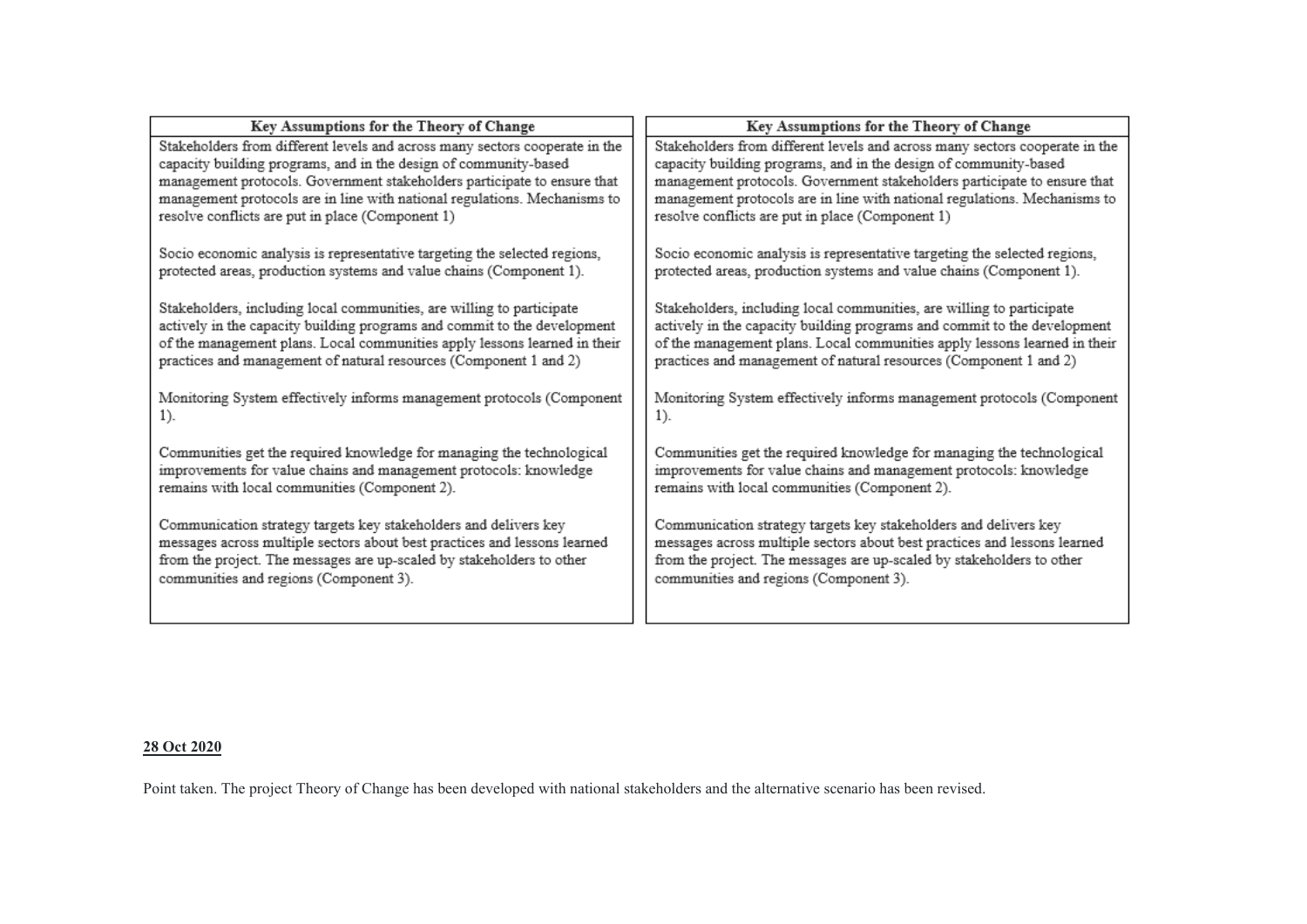**4. Is the project/program aligned with focal area and/or Impact Program strategies?** 

Secretariat Comment at PIF/Work Program Inclusion 9/30/2020

No, see notes above. Please revise once the project intervention strategy is refined and better clarified. It appears to be aligned with BD 1-1 and BD 2-7, but it is not entirely clear from the presentation thus far.

10/29/2020

Cleared.

Agency Response **30 Oct 2020**

No response required.

#### **28 Oct 2020**

Project is aligned with BD1-1 and BD2-7. Justification of the alignment is provided.

**5. Is the incremental / additional cost reasoning properly described as per the Guidelines provided in GEF/C.31/12?** 

Secretariat Comment at PIF/Work Program Inclusion 9/30/2020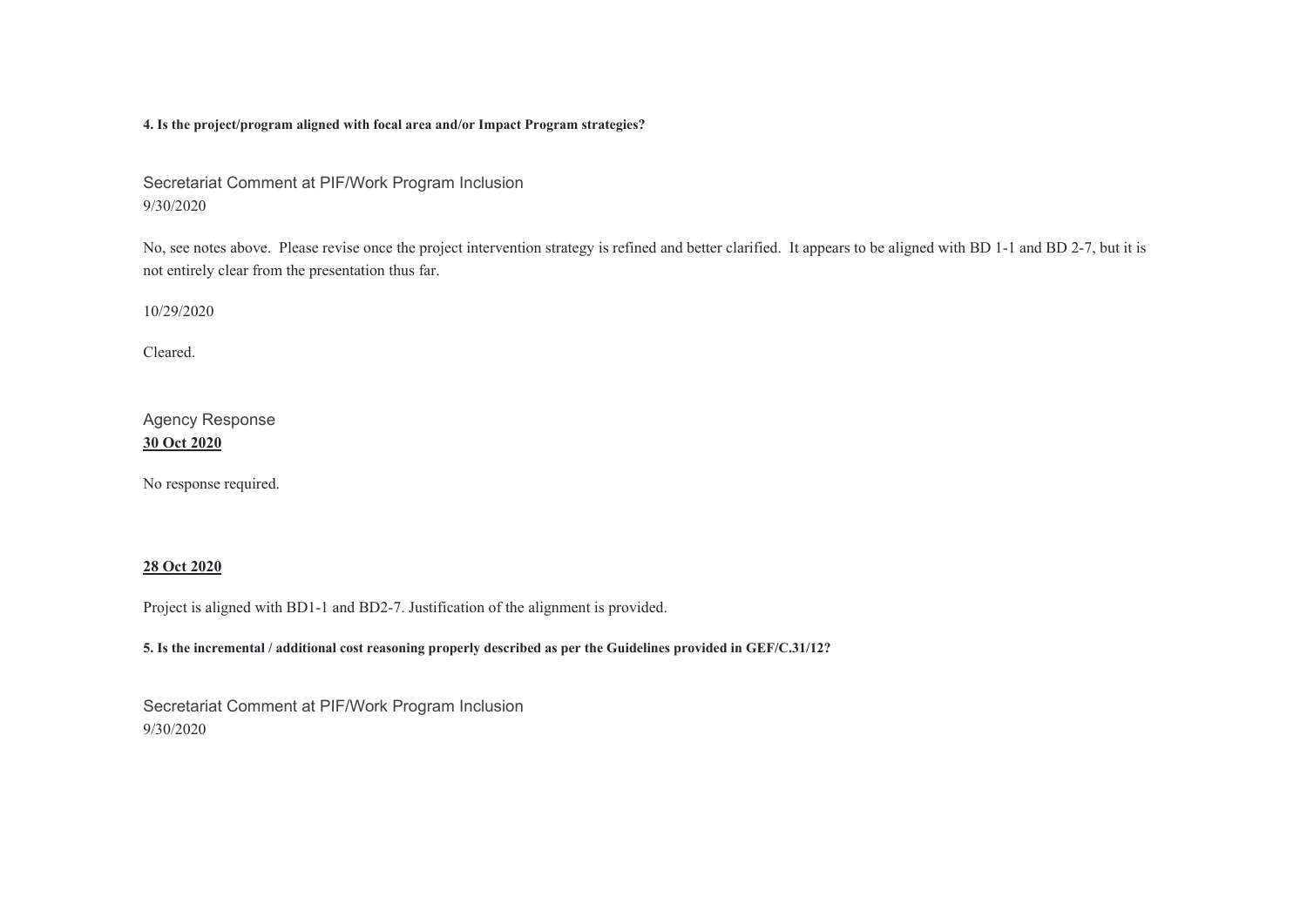No. The incremental cost reasoning is not sufficiently articulated and needs revised once the entire project document is revised as requested above. As currently presented, it presents justification for the GEF increment that emphasizes local economic development and barely references the global environmental benefits that such a project intervention strategy would generate, hence justifying the overall investment.

The project team, as it reflects on the totality of the comments, may wish to narrow the geographical scope to a targeted set of wetlands where a comprehensive threat assessment could be done and where this strategy has the highest likelihood of success as a sustainable threat reduction strategy and hence justify the incremental cost reasoning.

10/29/2020

Cleared.

Agency Response **30 Oct 2020**

No response required.

#### **28 Oct 2020**

The incremental cost reasoning was revised.

**6. Are the project's/program's indicative targeted contributions to global environmental benefits (measured through core indicators) reasonable and achievable? Or for adaptation benefits?** 

Secretariat Comment at PIF/Work Program Inclusion 9/30/2020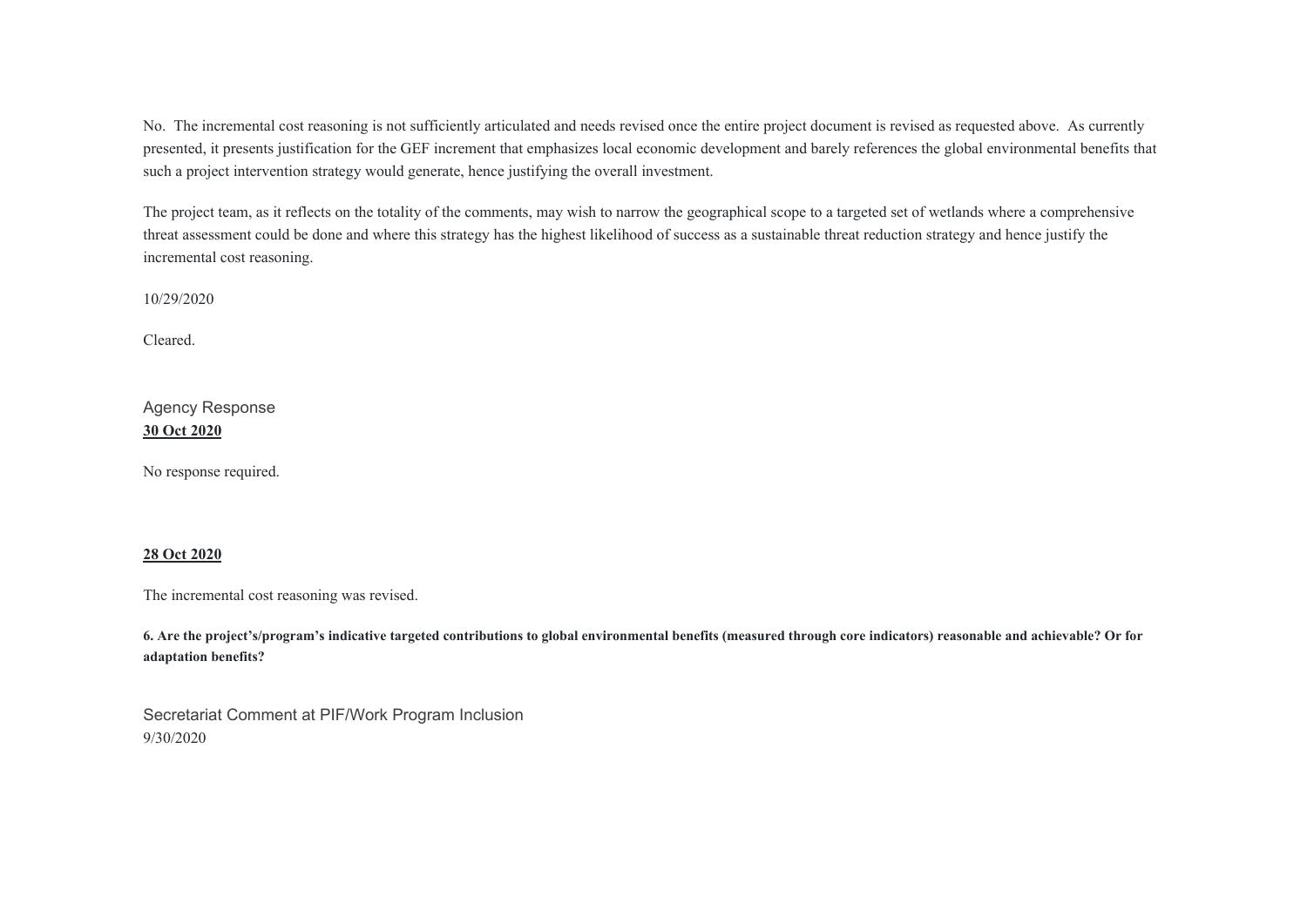The main global environmental benefits to be achieved as a result of the project are: (a) conservation and sustainable use of globally significant biodiversity in Amazon wetlands, in 3,808,581.49 ha of direct coverage; (b) direct impact over protection and management in 18,556,830.52 ha of Amazonia; and (c) Incorporation of conservation and sustainable use of biodiversity into policy and planning frameworks.

The project design does not clearly indicate how the project intervention strategy will achieve this large of an impact and why this strategy is the most optimal to address the threats to the targeted wetlands in the Amazon.

Based on the literature and threat profiles of Amazon wetlands, the proposed project intervention strategy appears to be only part of a set of responses that would be required. For example, there is no mention of the impacts of unmanaged fisheries, extractive industries and infrastructure on these wetlands and how the proposed intervention fits within this context.

#### 10/29/2020

Please clarify how the interventions in the 32 PAs translate into the core indicator numbers.

10/30/2020

Cleared.

# Agency Response **30 October 2020**

The following text has been added as an explanation in the box below the Core Indicators:

Core indicators were calculated as follows: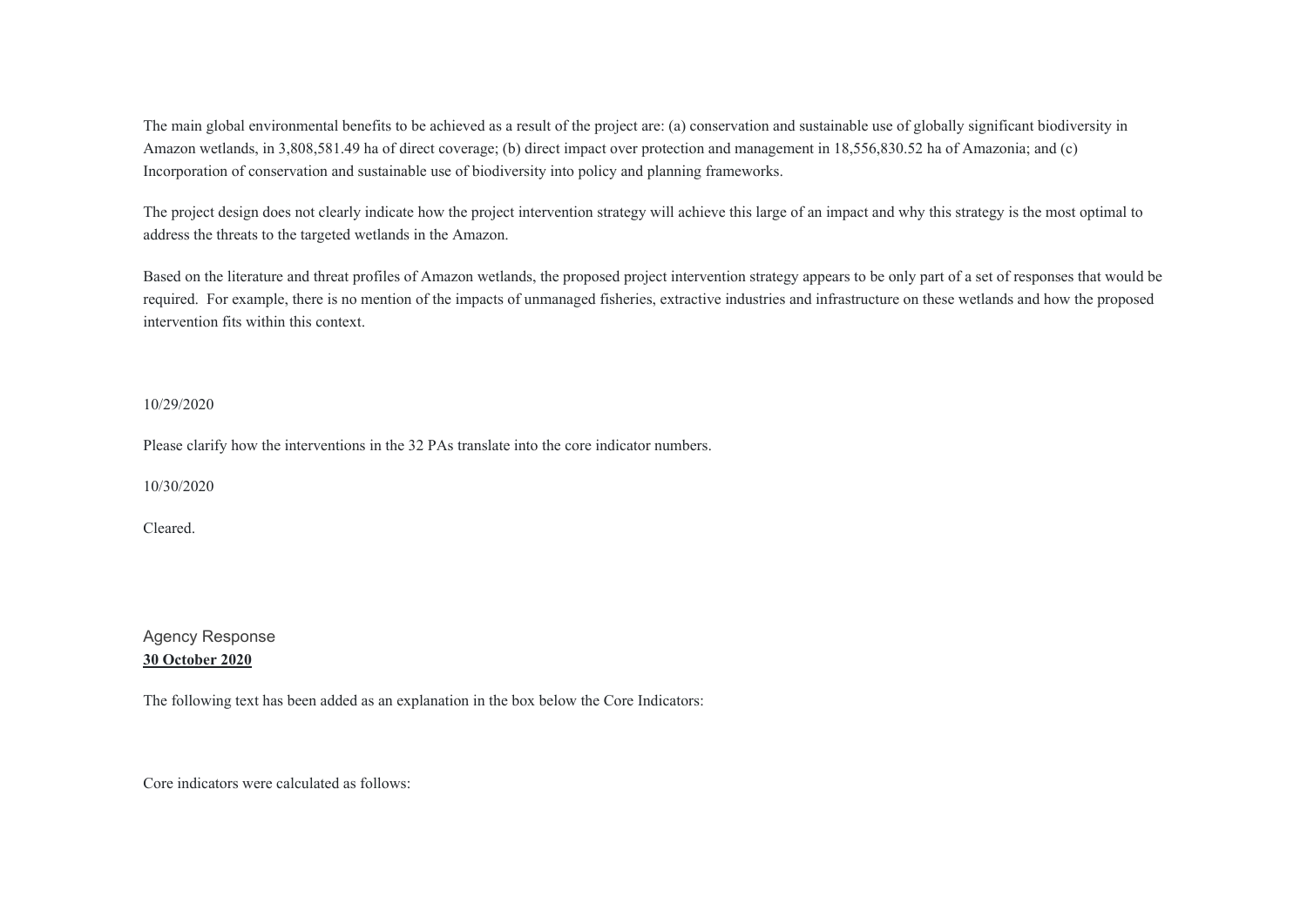*Core Indicator 1: Terrestrial protected areas under improved management effectiveness*: The project will support the development and implementation community-based resource management plans/protocols for forestry, caiman, fisheries, tourism and crab management in the protected areas listed below. The estimated area under improvement is calculated for each protected area. In total, the project is expected to improve management (measured with the METT score) in 935,606 ha of terrestrial protected areas.

| #             | ID                                                   | <b>Ecosystem</b> | <b>Management Activities</b> | Area under<br>improved<br>management<br>for conservation |
|---------------|------------------------------------------------------|------------------|------------------------------|----------------------------------------------------------|
|               | <b>TERRESTRIAL PROTECTED AREAS</b>                   |                  |                              |                                                          |
|               | Reserva de Desenvolvimento Sustentável Piagaçu-Purus | Varzea           | Forestry; Caiman             | 504.083,50                                               |
| 3             | Reserva Extrativista do Rio Unini                    | Varzea           | <b>Fisheries</b>             | 424.842,40                                               |
| $\mathcal{D}$ | Terra Indígena Jaquiri                               | Varzea           | Tourism                      | 1.000,00                                                 |
| 15            | Reserva Extrativista de São João da Ponta            | Mangrove         | Crab management              | 340,94                                                   |
| 16            | Reserva Extrativista Mãe Grande de Curuçá            | Mangrove         | Crab management              | 5.061,60                                                 |
|               | Reserva Extrativista Chocoaré - Mato Grosso          | Mangrove         | Crab management              | 278,32                                                   |
| Sub-total     |                                                      |                  |                              | 935.606,76                                               |

*Core Indicator 2: Marine Protected Areas under improved management effectiveness:* The project will support the development and implementation of community-based resource management plans for the sustainable use of crabs in the nine Marine Extractive Reserves (MER) listed in the table below. The estimated area under improvement is calculated for each protected area. In total, the project is expected to improve management (measured with the METT score) in nearly 37,169 ha of MERs.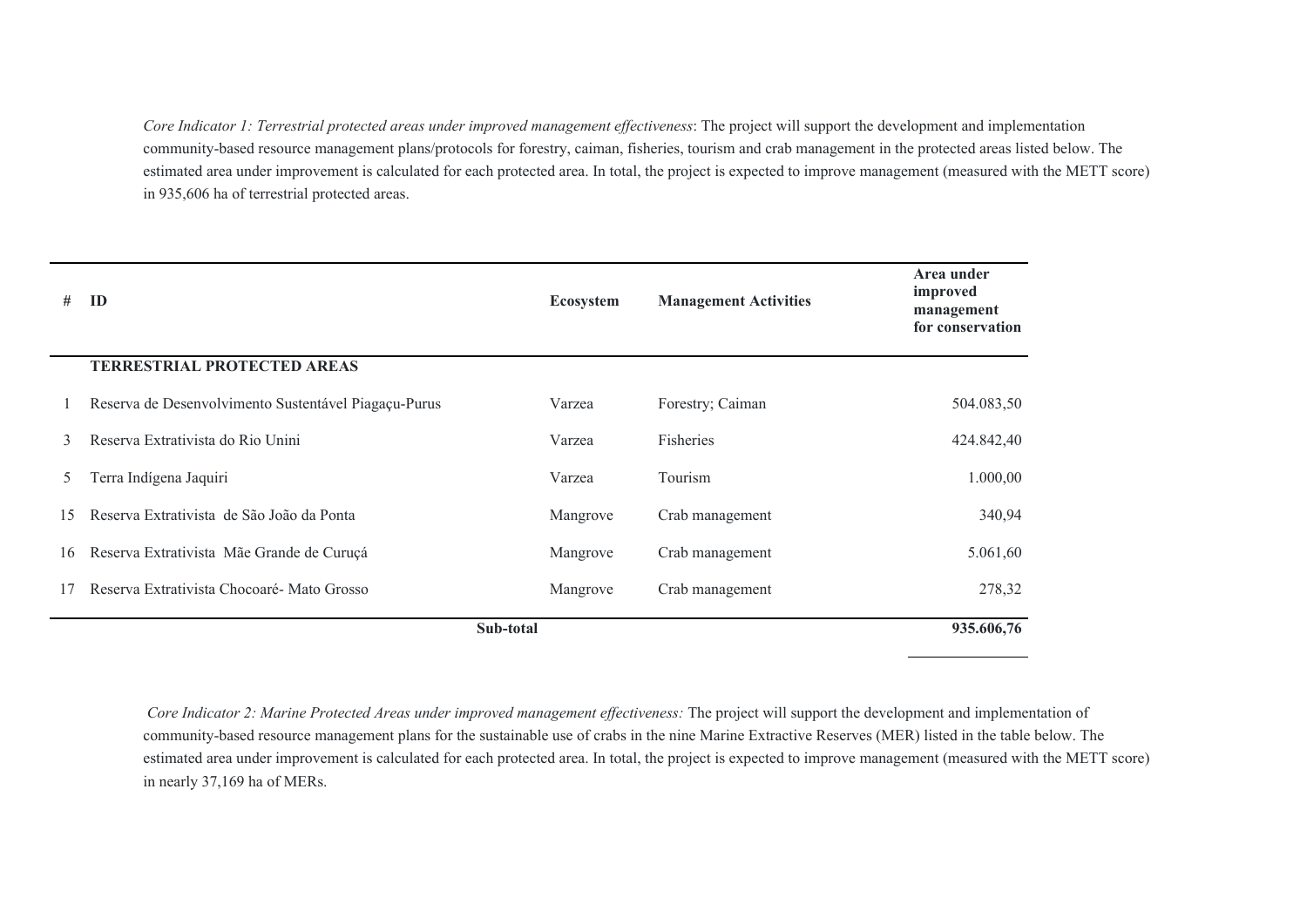| #  | ID                                             | <b>Ecosystem</b> | <b>Management Activities</b> | Area under<br>improved<br>management<br>for conservation |
|----|------------------------------------------------|------------------|------------------------------|----------------------------------------------------------|
|    | <b>MARINE PROTECTED AREAS</b>                  |                  |                              |                                                          |
| 18 | Reserva Extrativista Marinha de Soure          | Mangrove         | Crab management              | 4.732,61                                                 |
| 19 | Reserva Extrativista Marinha Mocapajuba        | Mangrove         | Crab management              | 2.311,17                                                 |
| 20 | Reserva Extrativista Marinha Cuinarana         | Mangrove         | Crab management              | 1.126,82                                                 |
| 21 | Reserva Extrativista Marinha Mestre Lucindo    | Mangrove         | Crab management              | 3.485,16                                                 |
|    | Reserva Extrativista Marinha do Maracanã       | Mangrove         | Crab management              | 4.013,83                                                 |
| 23 | Reserva Extrativista Marinha de Tracuateua     | Mangrove         | Crab management              | 3.666,36                                                 |
| 24 | Reserva Extrativista Marinha de Caeté-Taperaçu | Mangrove         | Crab management              | 5.681,23                                                 |
| 25 | Reserva Extrativista Marinha de Araí-Peroba    | Mangrove         | Crab management              | 1.581,04                                                 |
| 26 | Reserva Extrativista Marinha de Gurupi-Piriá   | Mangrove         | Crab management              | 10.571,47                                                |
|    | Sub-total                                      |                  |                              | 37.169,69                                                |

*Core Indicator 3: Area of landscapes under improved management to benefit biodiversity (hectares, qualitative assessment, non-certified)*: The project will support the development and implementation of community-based resource management plans for the sustainable use of fisheries in three lake complexes, namely the Complexo de Lagos Jurupari Grande, the Complexo de Lagos do Paraná do Jacaré (Capivara) and the Complexo de Seringa (Joacaca). The estimated area under improvement management is calculated for each landscape and listed in the table below. In total, the project is expected to improve management in nearly 33,242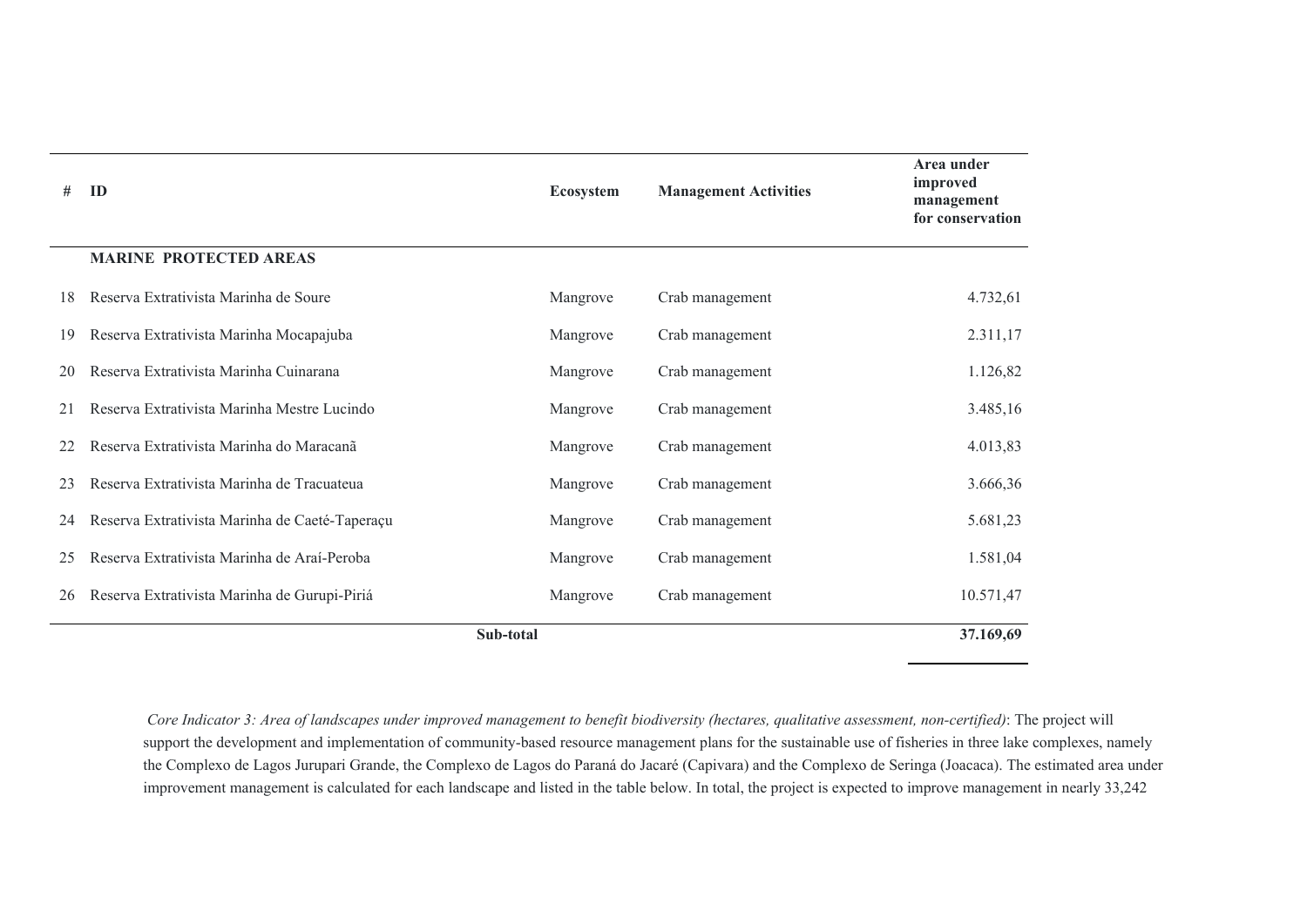ha of productive landscapes. The project is also expected to apply agroforestry practices in the Regiao de Tefe, but the target impact area will be calculated during the preparation phase.

| #         | ID                                                                        | Ecosystem | <b>Management Activities</b> | Area under<br>improved<br>management<br>for conservation |
|-----------|---------------------------------------------------------------------------|-----------|------------------------------|----------------------------------------------------------|
|           | <b>LANDSCAPES UNDER IMPROVED PRACTICES (excluding</b><br>protected areas) |           |                              |                                                          |
| 27        | Complexo de Lagos Jurupari Grande                                         | Varzea    | Fisheries                    | 12.501,74                                                |
| 28        | Complexo de Lagos do Paraná do Jacaré (Capivara)                          | Varzea    | Fisheries                    | 16.284,54                                                |
| 29        | Complexo de Seringa (Joacaca)                                             | Varzea    | Fisheries                    | 4.455,72                                                 |
| 32        | Região de Tefé                                                            | Varzea    | Agroforestry                 | <b>NA</b>                                                |
| Sub-total |                                                                           |           |                              | 33.242,00                                                |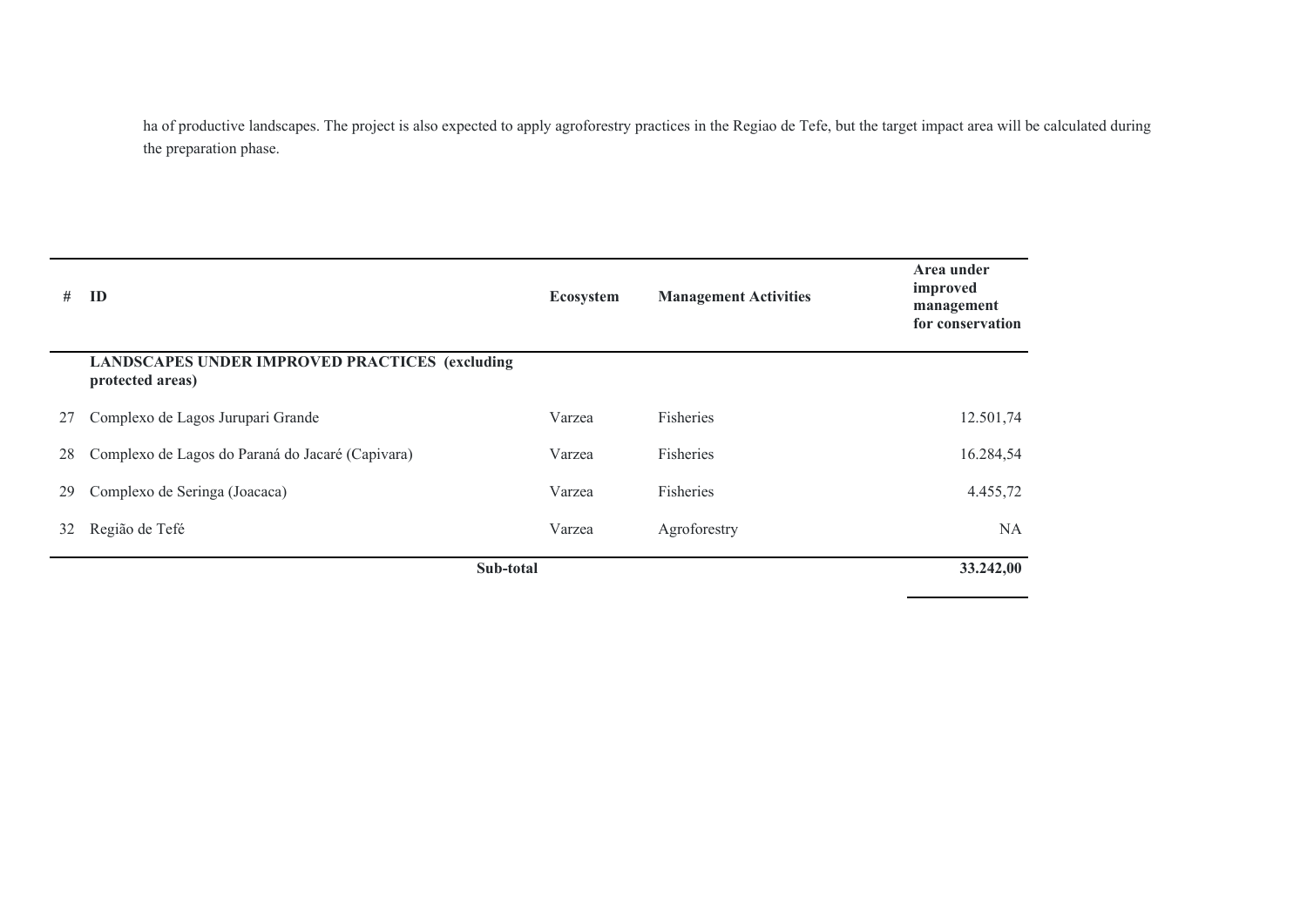## **28 Oct 2020**

The project GEBs have been revised. The project is targeting narrowing interventions to 21 of the 32 targeted protected areas and productive landscapes, though it will provide capacity building to the remaining 11 PAs and landscapes.

**7. Is there potential for innovation, sustainability and scaling up in this project?** 

Secretariat Comment at PIF/Work Program Inclusion 9/30/2020

There is nothing uniquely innovative about this project as it seeks support to implement a strategy where the proposed lead agency has demonstrated proof of concept. The project would have post-project financial support if there are successful contract negotiations. The GEF support is actually helping scale the proof of concept but in theory this could lead to more scaling with support from the Government.

10/29/2020

Yes. Cleared.

Agency Response **30 Oct 2020**

No response required.

## **28 Oct 2020**

The following text has been added: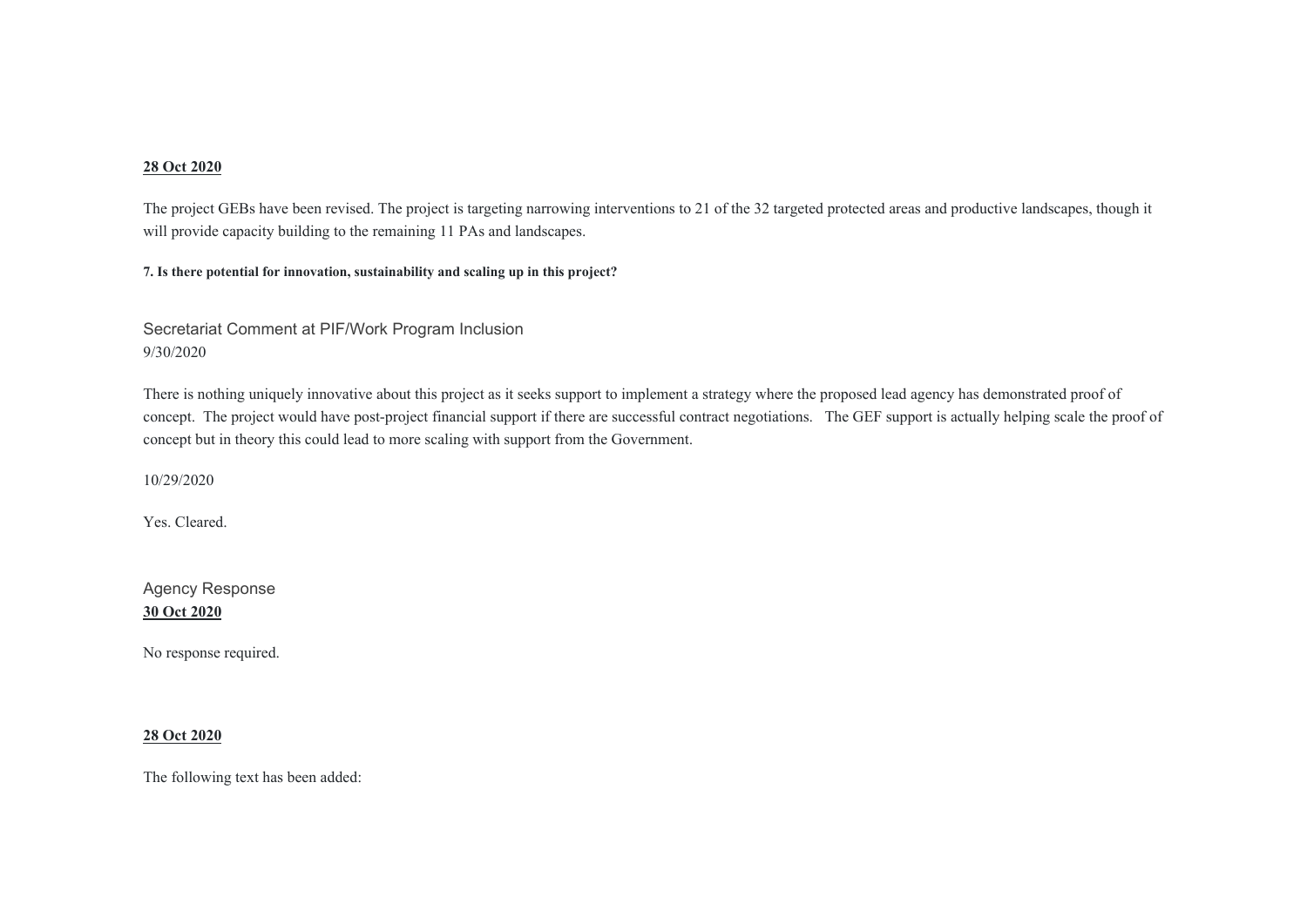In this context, the project is innovative in a number of actions. First, it brings technical capacity to areas of Amazonia where it is lacking and promotes gender equality in biodiversity management processes. Second, the project will be innovative in terms of the use of technologies and applications for production, access to markets and monitoring of natural resources. Third, the project will be innovative in the use of state of the art monitoring system. Finally, the promotion of alliances to catalyze innovations in technology, policies, financing and business models for the more sustainable development of productive activities is another innovative aspect of the project

#### **Project/Program Map and Coordinates**

**Is there a preliminary geo-reference to the project's/program's intended location?** 

Secretariat Comment at PIF/Work Program Inclusion 9/30/2020

Can you please explain the map better with a key? For example, is each reserve identified in the map going to be a place where the project intervenes? Please provide a table that lists all of the reserves and the interventions that will take place at that location as part of the PIF submission.

10/29/2020

Cleared.

Agency Response **30 Oct 2020**

No response required.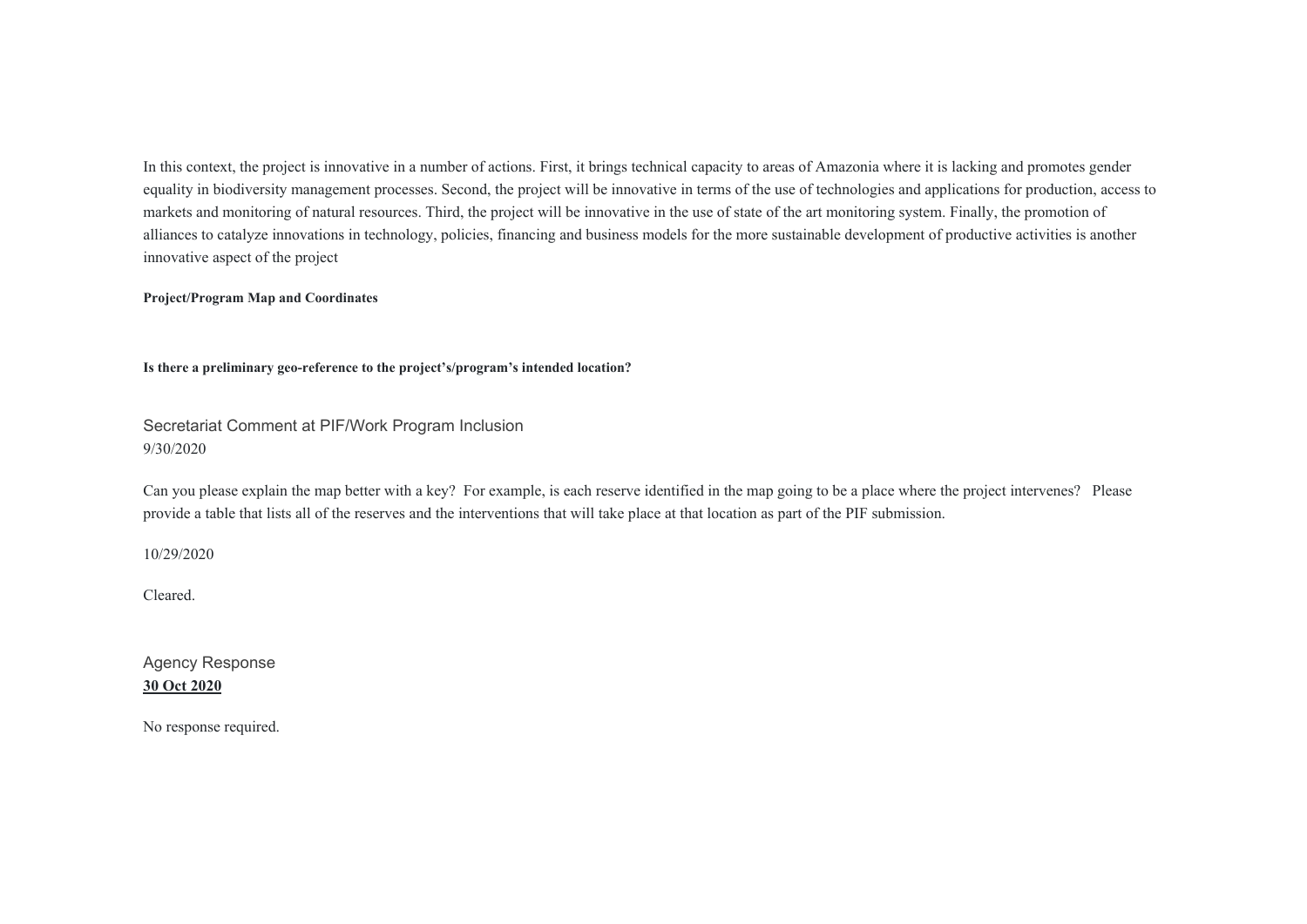## **28 Oct 2020**

A list of PA/Landscapes the types of interventions has been included in the PIF under component 2 and Annex D

| <b>Type of</b><br>management plan | <b>Terrestrial</b><br><b>Protected Areas</b>                                     | <b>Marine</b><br><b>Protected Areas</b>                                                                                                                                                    | <b>Productive Landscapes</b>                                 |
|-----------------------------------|----------------------------------------------------------------------------------|--------------------------------------------------------------------------------------------------------------------------------------------------------------------------------------------|--------------------------------------------------------------|
| Forestry management plans         | RDS Pigacu-Purus<br>FN do Amapa<br>FE do Amapa                                   |                                                                                                                                                                                            | CL Jurupari Grande<br>CL do Parana do Jacare<br>C de Seringa |
| Caiman management plans           | RDS Pigacu-Purus                                                                 |                                                                                                                                                                                            |                                                              |
| Fisheries management plan         | RE do Rio Unini                                                                  |                                                                                                                                                                                            |                                                              |
| Crab management plan              | RE do Sao Joao da Ponta<br>RE do Mae Grande de Curuca<br>RE Chocoare-Mato Grosso | REM de Soure<br>REM Mocapajuba<br>REM Cuinarana<br><b>REM Mestre Lucindo</b><br>REM do Maracanã<br>REM de Tracuateua<br>REM de Caeté-Taperaçu<br>REM de Araí-Peroba<br>REM de Gurupi-Piriá |                                                              |
| Agroforestry mgmnt plan           |                                                                                  |                                                                                                                                                                                            | Regiao de Tefe                                               |
| Sustainable tourism               | TI Jaquiri                                                                       |                                                                                                                                                                                            |                                                              |

Notes: RDS: Reserva de Desenvolvimento Sustentável; RE: Reserva Extrativista; FN: Floresta Nacional; FE: Floresta Estadual; REM: Reserva Extrativista Marinha; CL: Complexo de Lagos; C: Complexo

**Stakeholders** 

**Does the PIF/PFD include indicative information on Stakeholders engagement to date? If not, is the justification provided appropriate? Does the PIF/PFD include information about the proposed means of future engagement?**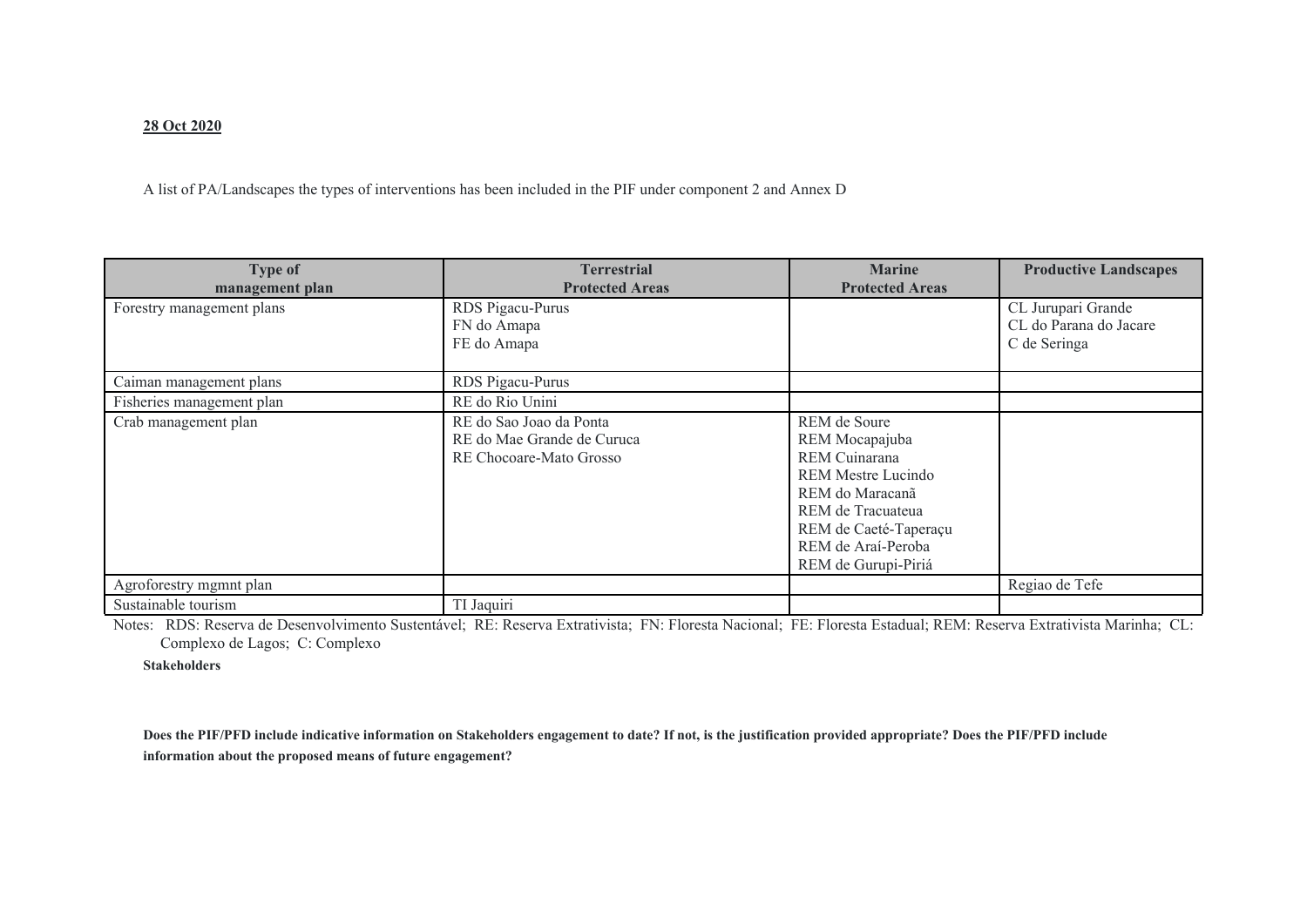# Secretariat Comment at PIF/Work Program Inclusion 9/30/2020

Please provide a description of the stakeholder consultations that have taken place to date.

#### 10/30/2020

Please insert the text about stakeholder consultations in the PIF in the portal as it is not showing up as presented here. Thank you.

10/30/2020

Cleared.

Agency Response

## **30 Oct 2020 - part 2**

The following text was text below has been included in the portal:

During project identification (late August, September and October) and given the restrictions brought about by the COVID-19 pandemic, Mamiraua consulted electronically with representatives from state (Amazonas and Pará), municipal (such as Tefé municipality), and local governments where the target areas are located to inquire about their interest and potential role in the proposed project. In addition academic institutions (i.e. Federal Universities of Pará) were consulted about their interest in supporting this initiative. Both government and academic institutions indicated their willingness to cooperate with the project and their interest to be part of the project design. Similarly, using Mamiraua's network of offices and partners, leaders of local communities in the states of Amazonas and Para were informed about the potential project. Their response was positive and they highlighted the need for capacity building and technical support. During project preparation, a detailed stakeholder engagement and participation plan will be developed and social and economic assessments will be carried out for targeted communities.

# **30 Oct 2020**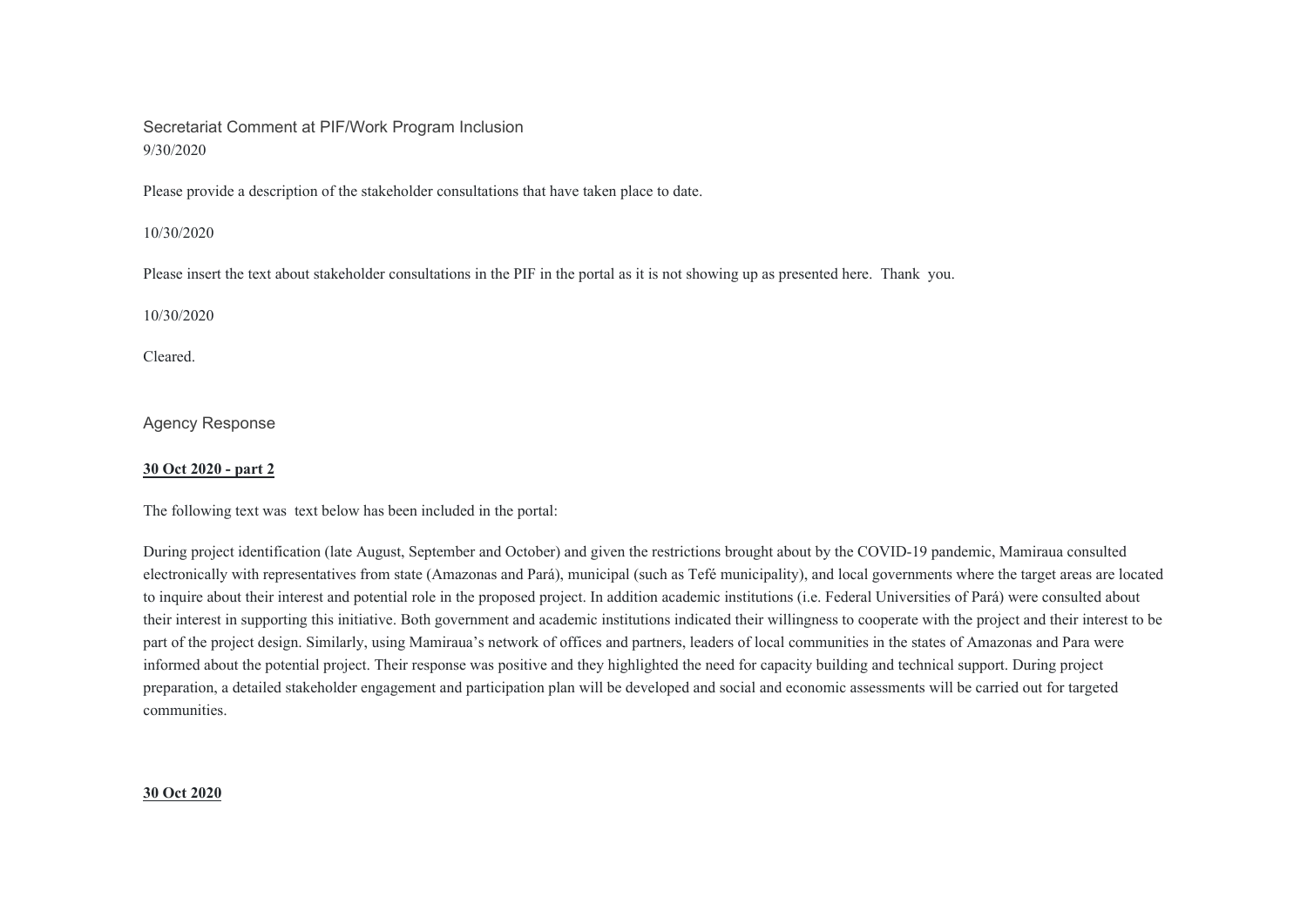No response required.

#### **28 Oct 2020**

Stakeholder consultations were carried out both via electronic means and using Mamiraua's presence in the field. Local institutions in the targeted 21 PA/Landscapes were consulted between August and October 2020 about their interest and priorities regarding this potential project.

**Gender Equality and Women's Empowerment** 

**Is the articulation of gender context and indicative information on the importance and need to promote gender equality and the empowerment of women, adequate?** 

Secretariat Comment at PIF/Work Program Inclusion 9/30/2020

Yes. Cleared.

Agency Response **28 Oct 2020**

No response required

**Private Sector Engagement** 

**Is the case made for private sector engagement consistent with the proposed approach?**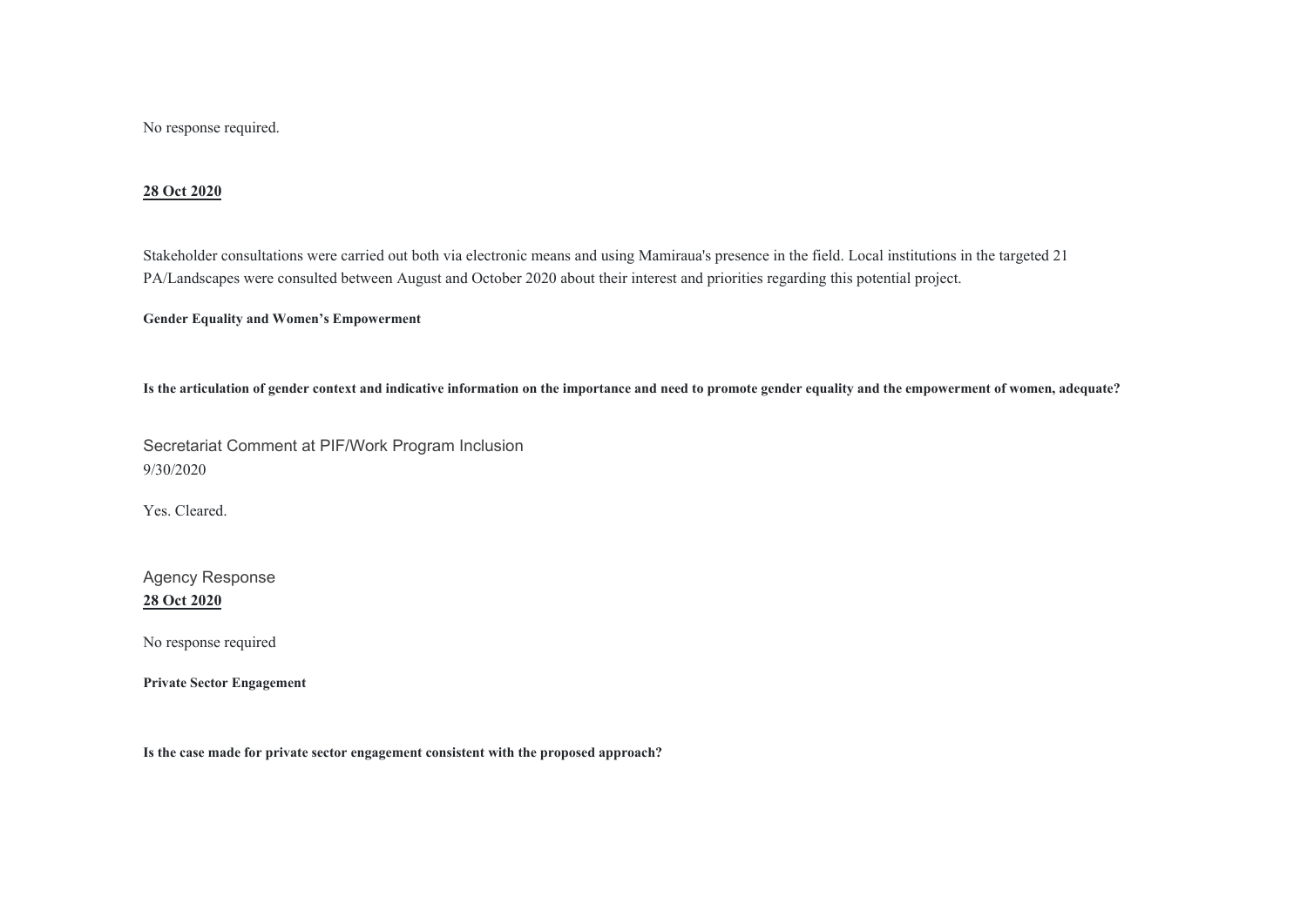# Secretariat Comment at PIF/Work Program Inclusion

9/30/2020

Yes. Please provide a clearer and more comprehensive articulation of the role of the private sector in the value chain as briefly referenced in paragraph 75.

10/29/2020

Cleared.

Agency Response **30 Oct 2020**

No response required.

## **28 Oct 2020**

The role of private sector in the value chain is provided.

**Risks to Achieving Project Objectives** 

**Does the project/program consider potential major risks, including the consequences of climate change, that might prevent the project objectives from being achieved or may be resulting from project/program implementation, and propose measures that address these risks to be further developed during the project design?** 

Secretariat Comment at PIF/Work Program Inclusion 10/29/2020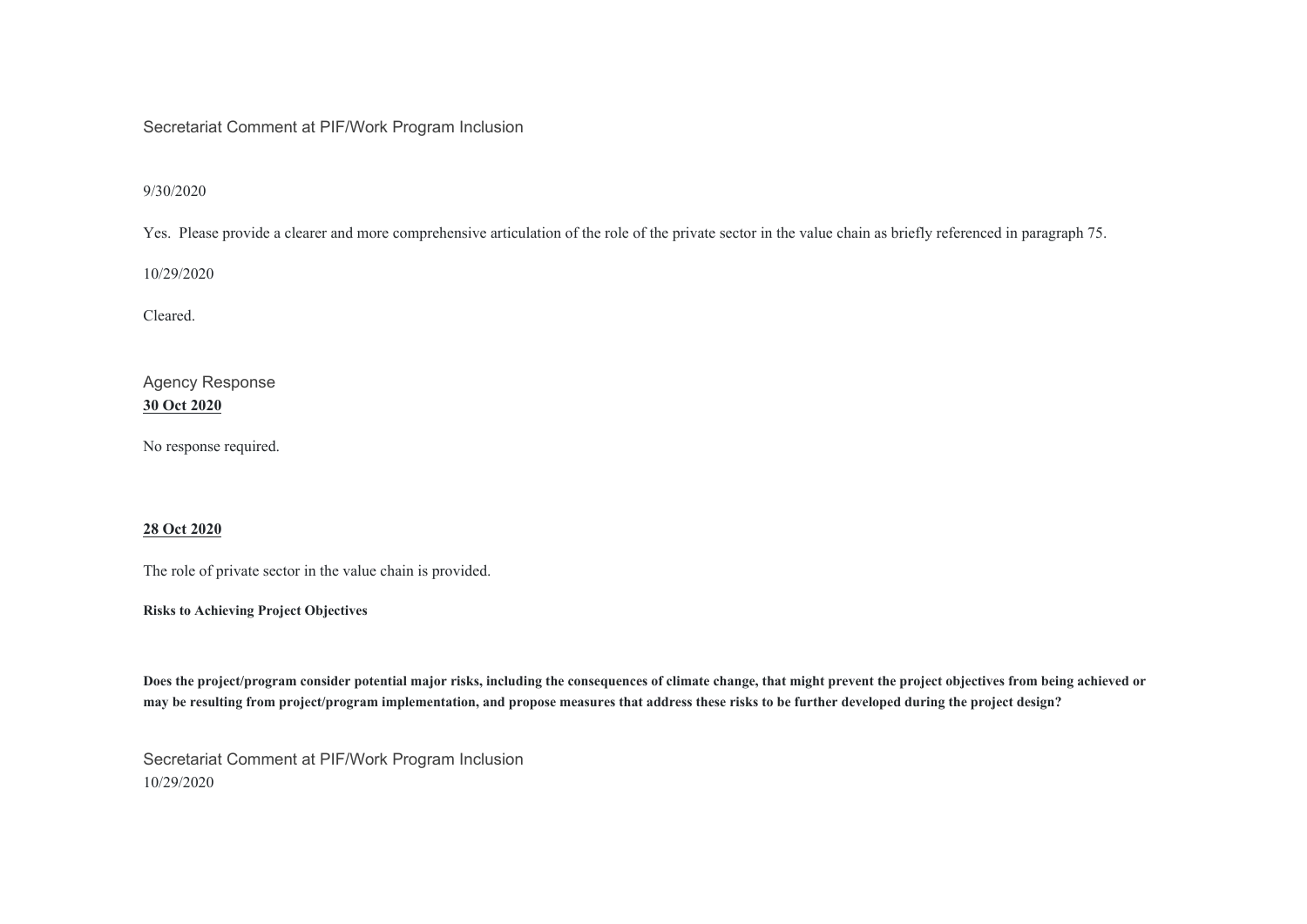Yes and adequate risk mitigation measures identified.

Please describe how COVID-19 will be addressed in the project from a risk management standpoint including associated impacts of COVID-19 and how these risks will be mitigated particularly within the context of delivering GEBs. This should cover the design and implementation stages of the project.

10/30/2020

Cleared.

Agency Response **30 Oct 2020**

Additional text has been added to the Risks section regarding COVID-19

## **28 Oct 2020**

No response required

**Coordination** 

**Is the institutional arrangement for project/program coordination including management, monitoring and evaluation outlined? Is there a description of possible coordination with relevant GEF-financed projects/programs and other bilateral/multilateral initiatives in the project/program area?** 

Secretariat Comment at PIF/Work Program Inclusion 9/30/2020

Yes, adequate descriptions provided. Cleared.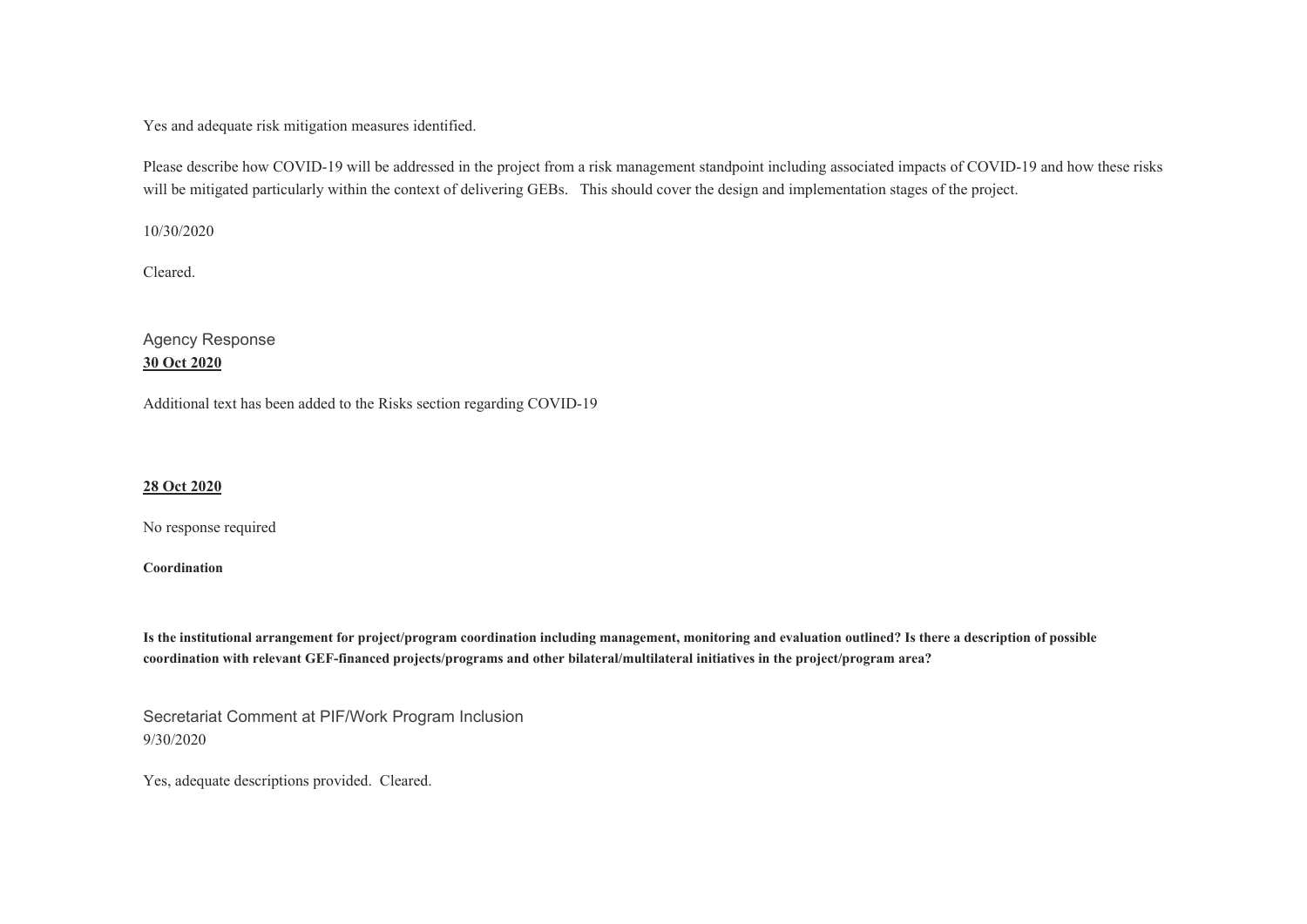#### 10/29/2020

Since submission of the project, it has become clear that this proposed project has not had any discussions with the ASL Program nor the World Bank which is the lead agency of that program and the Brazil child project.

We subsequently discovered that a large number of protected areas in the FAO project are already receiving support from ASL:

Reserva de Desenvolvimento Sustentável Piagaçu-Purus

Reserva Extrativista do Rio Unini

Reserva Extrativista Mãe Grande de Curuçá

Reserva Extrativista Marinha Cuinarana

Reserva Extrativista Marinha Mestre Lucindo

Reserva Extrativista Marinha do Maracanã

Reserva Extrativista Chocoaré- Mato Grosso

Please communicate with the WB to:

- 1. map a way forward and truly identify what the complementarity might be between the FAO project and the ongoing investments in these protected areas;
- 2. identify coordination mechanisms to ensure that there is no overlap at an activity level and that what the FAO project is proposing complements and supports the ASL vision; and
- 3. further identify how lessons learned from the investment might be relevant to other Amazonian stakeholders and how the lesson learned from FAO GEF support could be replicated in the ASL with the support of the FAO project.

Revise the PIF accordingly after these discussions are held and resubmit.

11/2/2020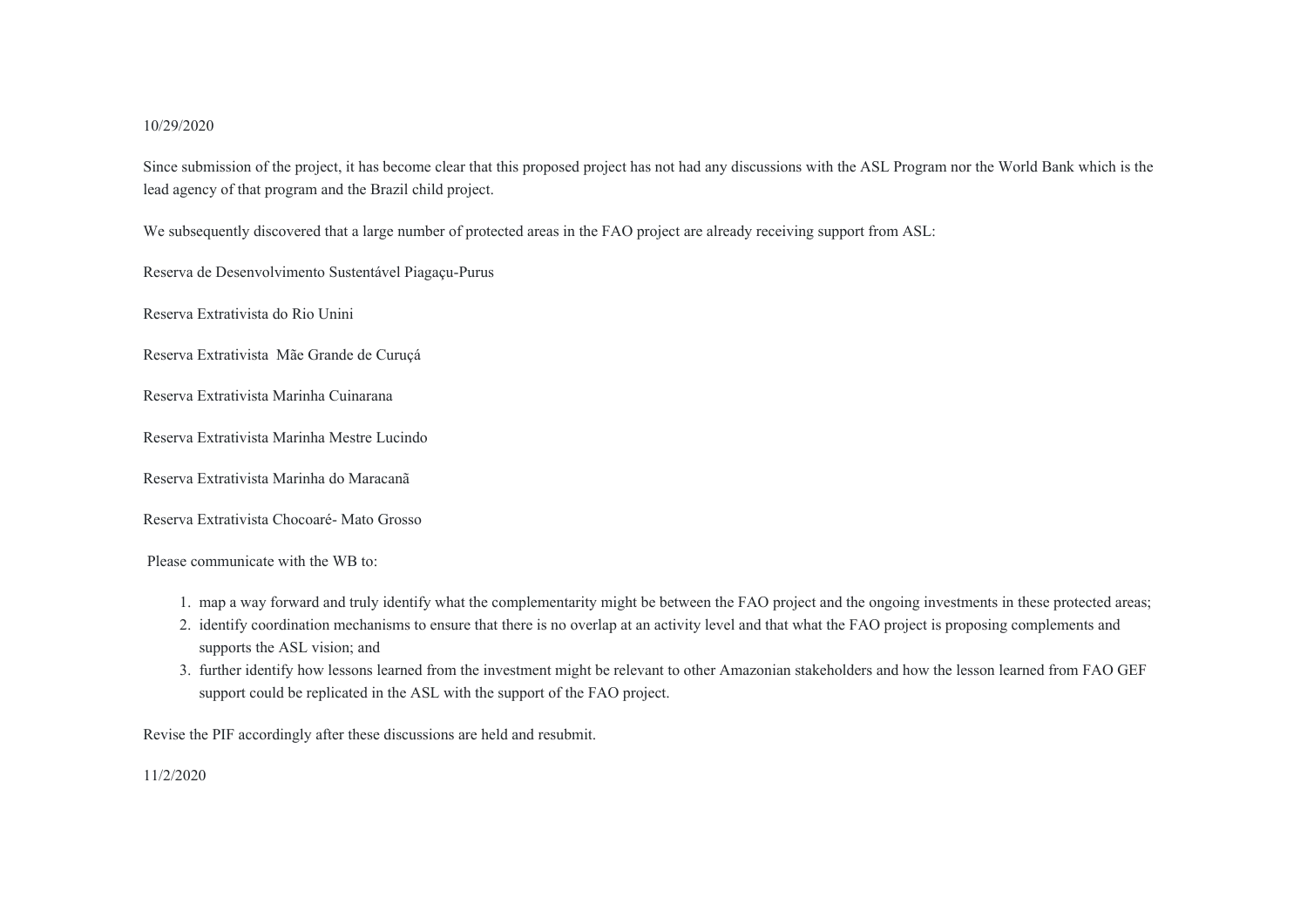Executing partners' section in Portal misses the "Ministry of Science, Technology and Innovations" – the participation of the Ministry is also missed in the narrative in Section 6. Coordination - please revise accordingly.

#### 11/2/2020

Cleared.

# Agency Response **30 Oct 2020**

The following text has been added to this section:

The proposed Project is aligned with both phases of the Amazon Sustainable Landscapes Program, namely ASL-I (currently under implementation) and ASL-II (currently under preparation). While there is overlap in some of the targeted protected areas, the project will work with the World Bank and its ASL partners to ensure both projects are truly complementary and prevent that GEF resources are spent twice on the same activities.

In order to identify the complementarities between both projects, the FAO will create a **working group** during project preparation that will include key actors from ASL I and II. This group will include the World Bank (as Implementing Agency for ASL) and other executing agencies for ASL (FUNBIO, CI-Brazil) and will provide advice to the Project Design Team as it carries out baseline and socioeconomic assessments, and defines project interventions in consultation with local communities. The goal of the working group is to ensure that project activities do not overlap in geographical areas targeted by both the ASL and the proposed program.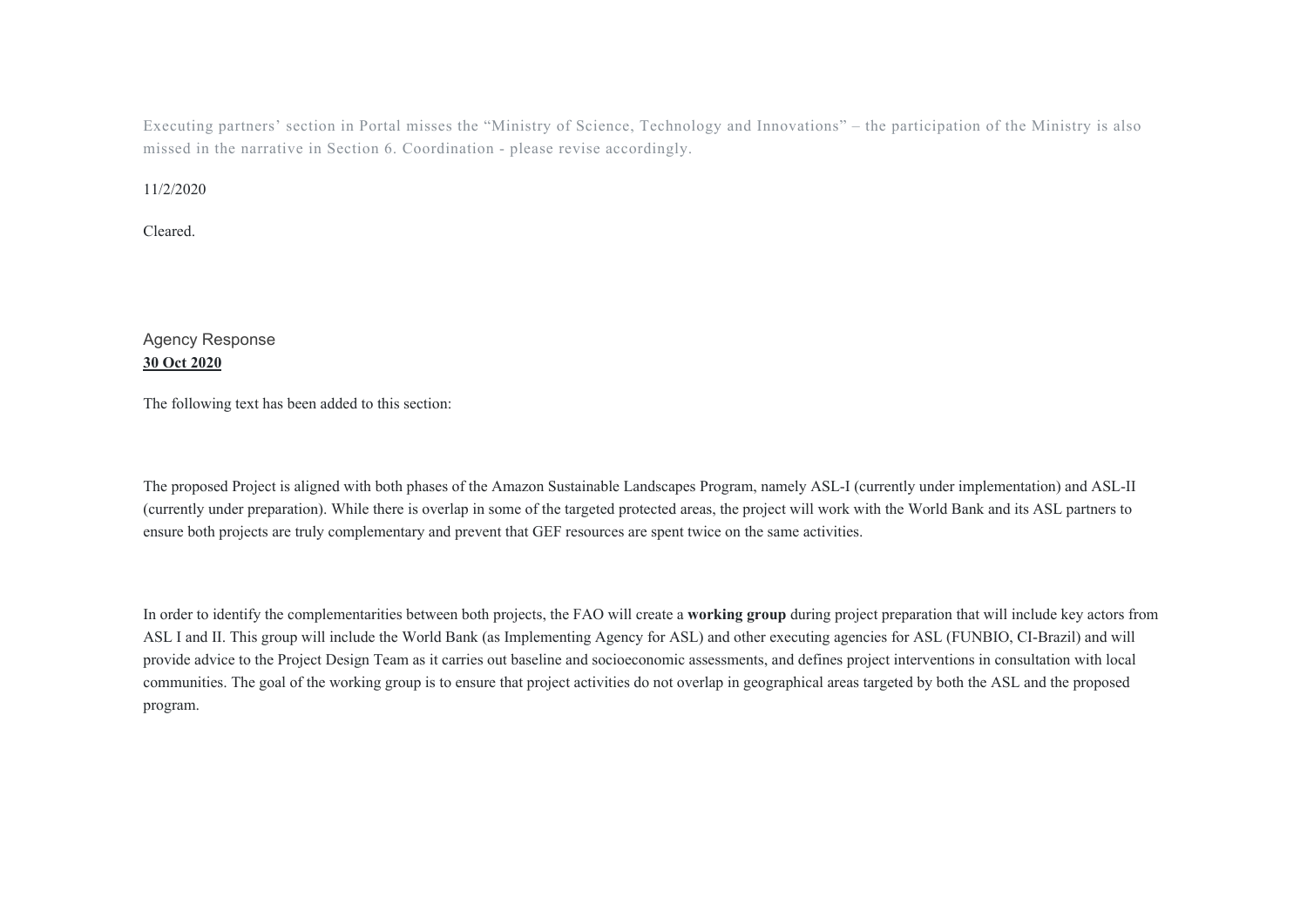During project implementation, the proposed project will establish a **Consultative Committee** which will include Mamiraua as project executing agency for the proposed project and state level governments, local stakeholders, and executing partners for the ASL programme to make sure that Annual Work Plans and budgets are coordinated and complementary. For instance, if the ASL Project will support fisheries agreements in a particular site, the proposed project can support investments in processing or any other value chain improvement, or vice versa. This committee will provide a space for executing agencies for both programmes to coordinate efforts on the ground—in other words, Mamiraua will have an opportunity to work closely with CI-Brazil and FUNBIO on topics such as the development of PA management plans and CI-Brazil on the development of productive value chains and align efforts and resources. In addition, the project will invite the World Bank and other central government stakeholders in the ASL program to participate in a **Strategic Advisory Committee** when it is operational to ensure high-level coordination.

Finally, the World Bank has invited Mamiraua to participate in the Knowledge Management platform established within the ASL programme (FAO is already participating as Implementing Agency for the Peru ASL Child project). This platform provides a space to exchange lessons learned and best practices from FAO GEF support that can be replicated across the ASL. This could include, for instance, Mamiraua's work on community monitoring or citizen science. Mamiraua has offered its installations to support knowledge sharing (i.e. short courses, protocol design) for partners and stakeholders in the ASL.

#### **28 Oct 2020**

No response required

**Consistency with National Priorities** 

**Has the project/program cited alignment with any of the recipient country's national strategies and plans or reports and assessments under relevant conventions?** 

Secretariat Comment at PIF/Work Program Inclusion 9/30/2020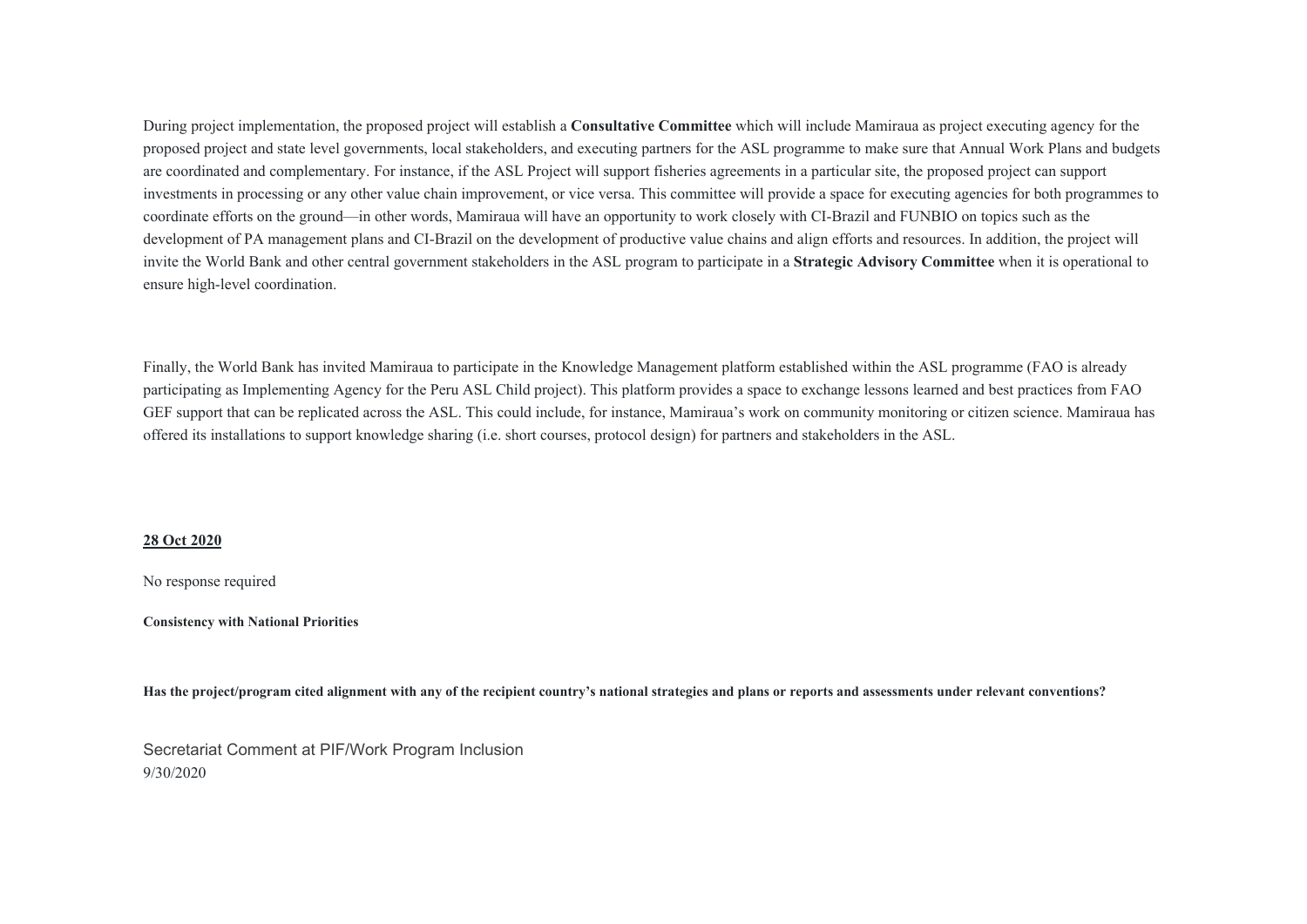Yes. Cleared.

Agency Response **28 Oct 2020**

No response required

**Knowledge Management** 

**Is the proposed "knowledge management (KM) approach" in line with GEF requirements to foster learning and sharing from relevant projects/programs, initiatives and evaluations; and contribute to the project's/program's overall impact and sustainability?** 

Secretariat Comment at PIF/Work Program Inclusion 9/30/2020

Yes. Cleared.

Agency Response **28 Oct 2020**

No response required

**Environmental and Social Safeguard (ESS)** 

**Are environmental and social risks, impacts and management measures adequately documented at this stage and consistent with requirements set out in SD/PL/03?**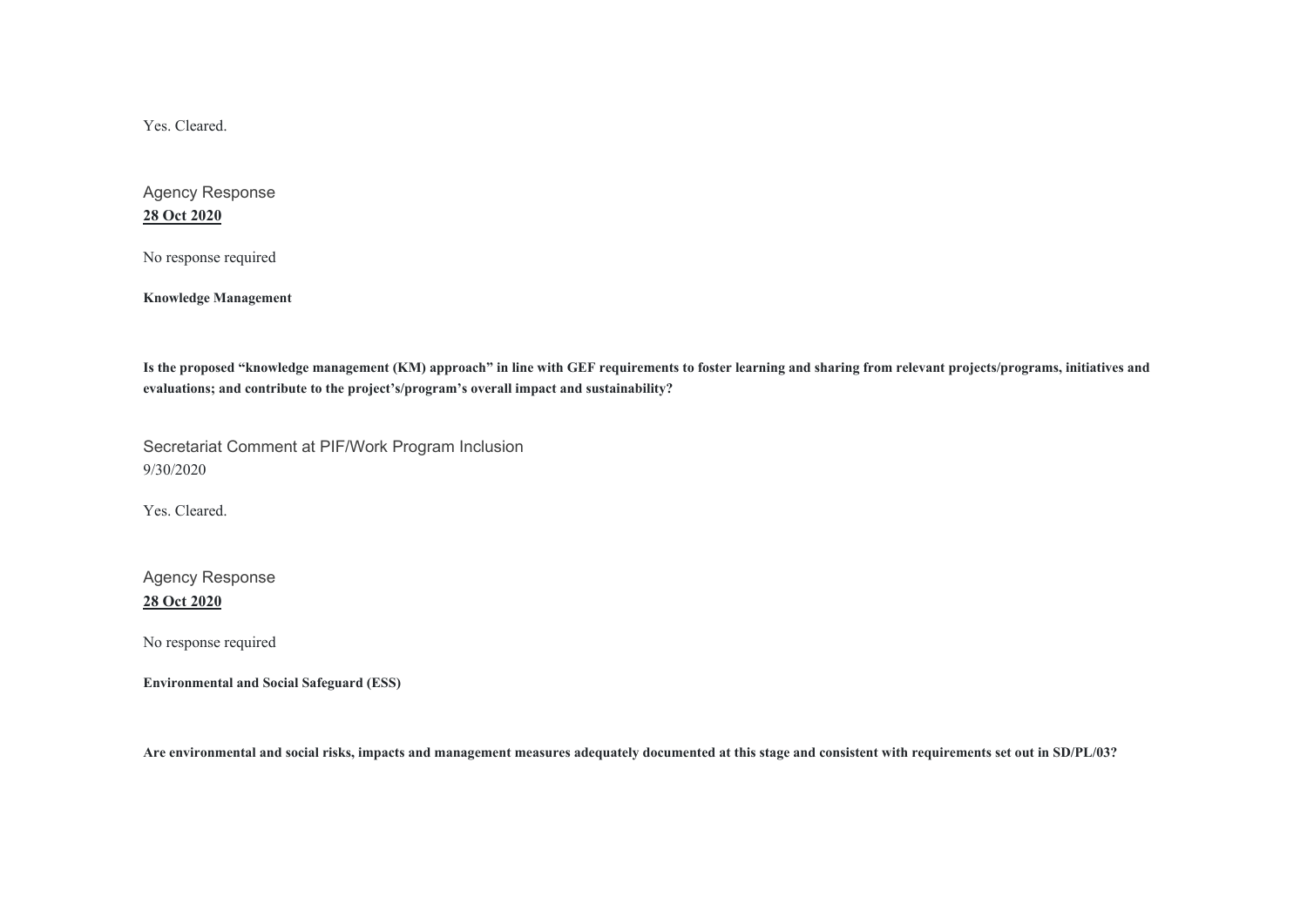Secretariat Comment at PIF/Work Program Inclusion 9/30/2020

Yes. Cleared.

Agency Response **28 Oct 2020**

No response required

**Part III – Country Endorsements** 

**Has the project/program been endorsed by the country's GEF Operational Focal Point and has the name and position been checked against the GEF data base?** 

Secretariat Comment at PIF/Work Program Inclusion 9/30/2020

Yes. Cleared.

Agency Response **28 Oct 2020**

No response required

**Termsheet, reflow table and agency capacity in NGI Projects**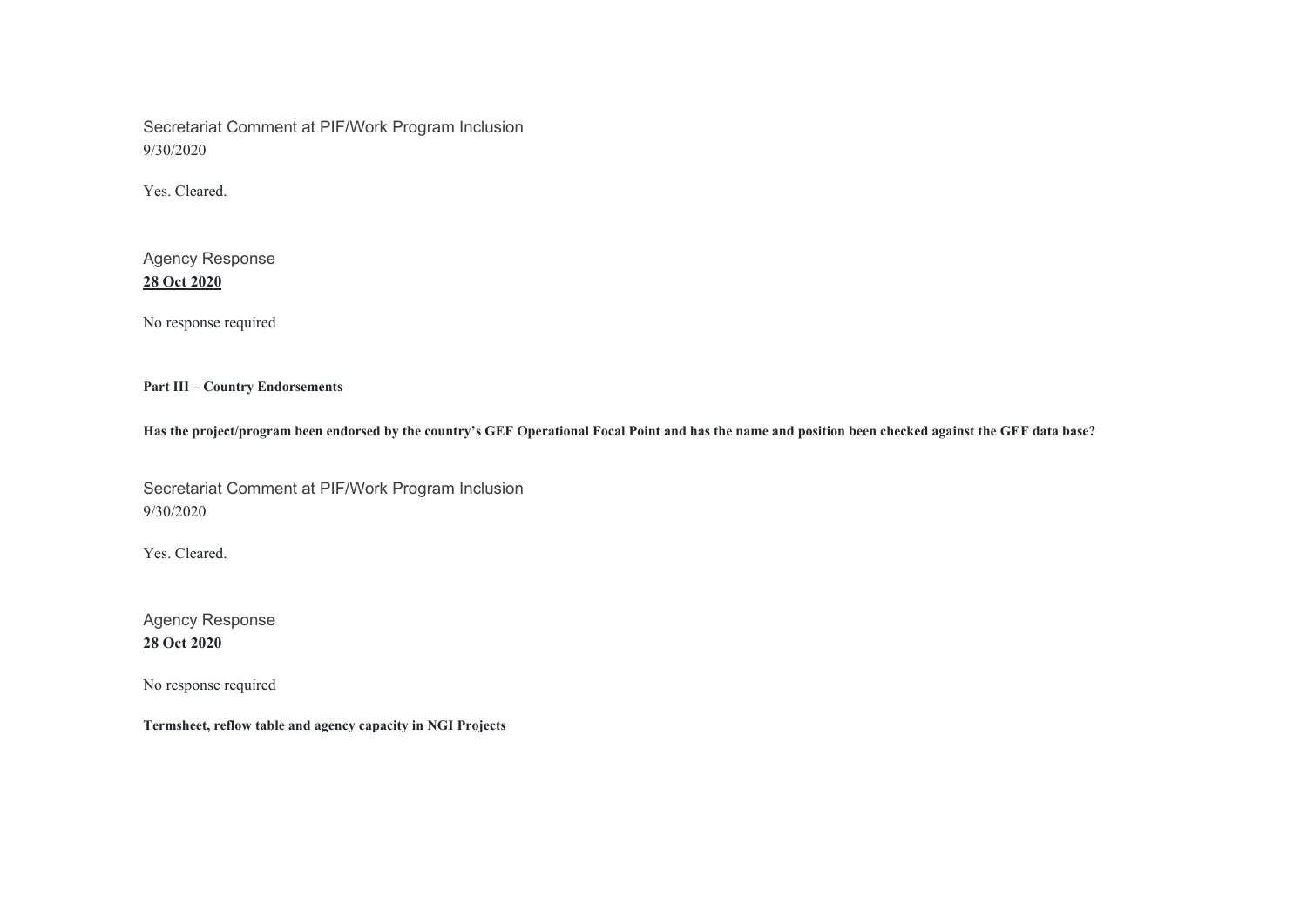**Does the project provide sufficient detail in Annex A (indicative termsheet) to take a decision on the following selection criteria: co-financing ratios, financial terms and conditions, and financial additionality? If not, please provide comments. Does the project provide a detailed reflow table in Annex B to assess the project capacity of generating reflows? If not, please provide comments. After reading the questionnaire in Annex C, is the Partner Agency eligible to administer concessional finance? If not, please provide comments.** 

Secretariat Comment at PIF/Work Program Inclusion 9/30/2020

NA.

Agency Response **28 Oct 2020**

No response required

**GEFSEC DECISION** 

**RECOMMENDATION** 

**Is the PIF/PFD recommended for technical clearance? Is the PPG (if requested) being recommended for clearance?** 

Secretariat Comment at PIF/Work Program Inclusion 9/30/2020

No. Please review all comments raised above and revise the project design accordingly.

10/29/2020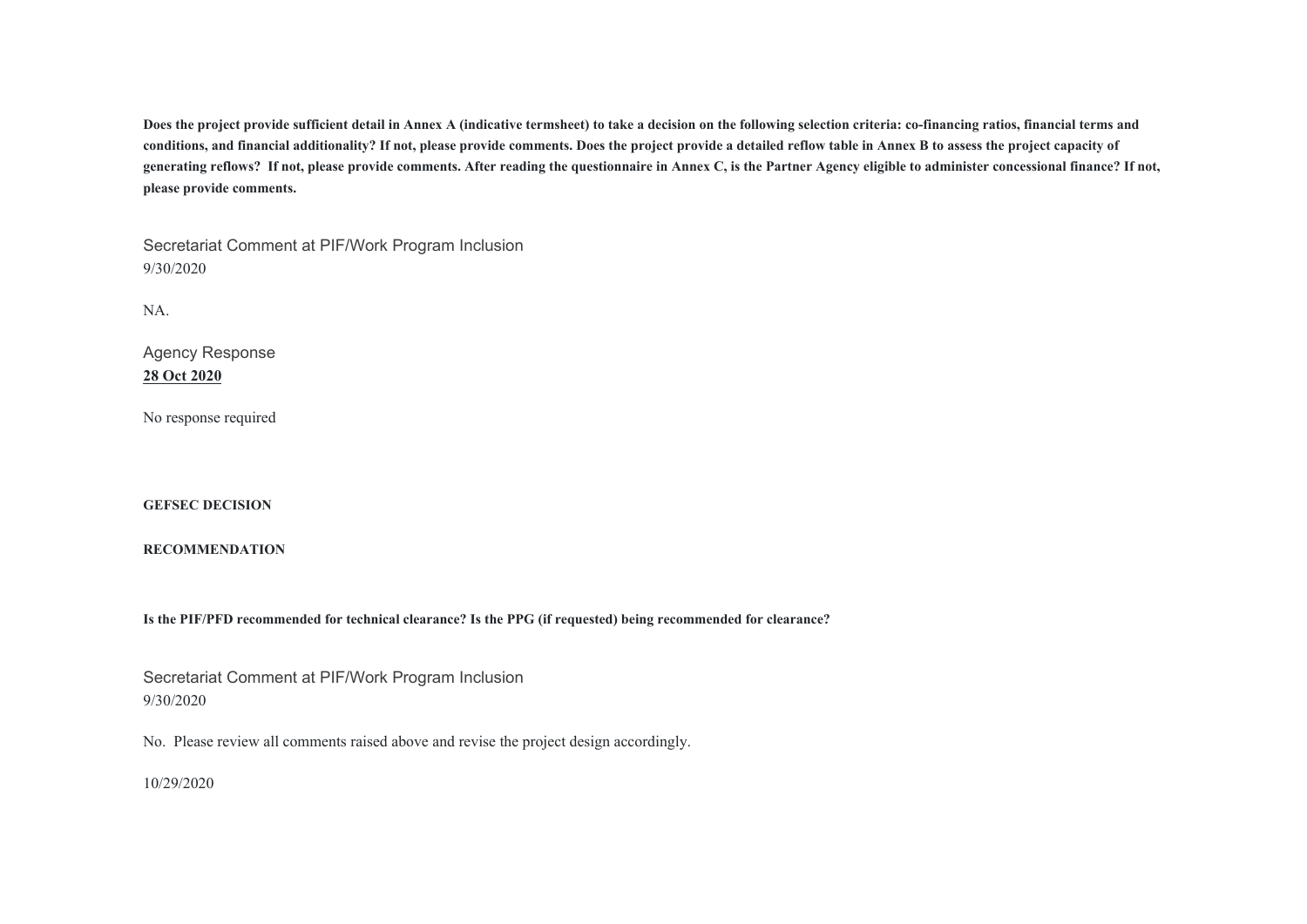No. Please review all comments and resubmit with the appropriate revisions.

## 10/30/2020

All issues have been addressed. However, due to a portal issue, two items have not shown up in the PIF in the portal that have been identified above: 1) critical assumptions for the ToC; 2) short description of the stakeholder consultations done to date. Please insert these into the portal in the PIF.

## 11/1/2020

Executing partners' section in Portal misses the "Ministry of Science, Technology and Innovations" – the participation of the Ministry is also missed in the narrative in Section 6. Coordination - please revise accordingly.

#### 11/2/2020

All issues have been addressed. PIF is recommended for technical clearance.

#### **ADDITIONAL COMMENTS**

**Additional recommendations to be considered by Agency at the time of CEO endorsement/approval.** 

Secretariat Comment at PIF/Work Program Inclusion

**Review Dates** 

**PIF Review Agency Response First Review 9/30/2020 10/28/2020**